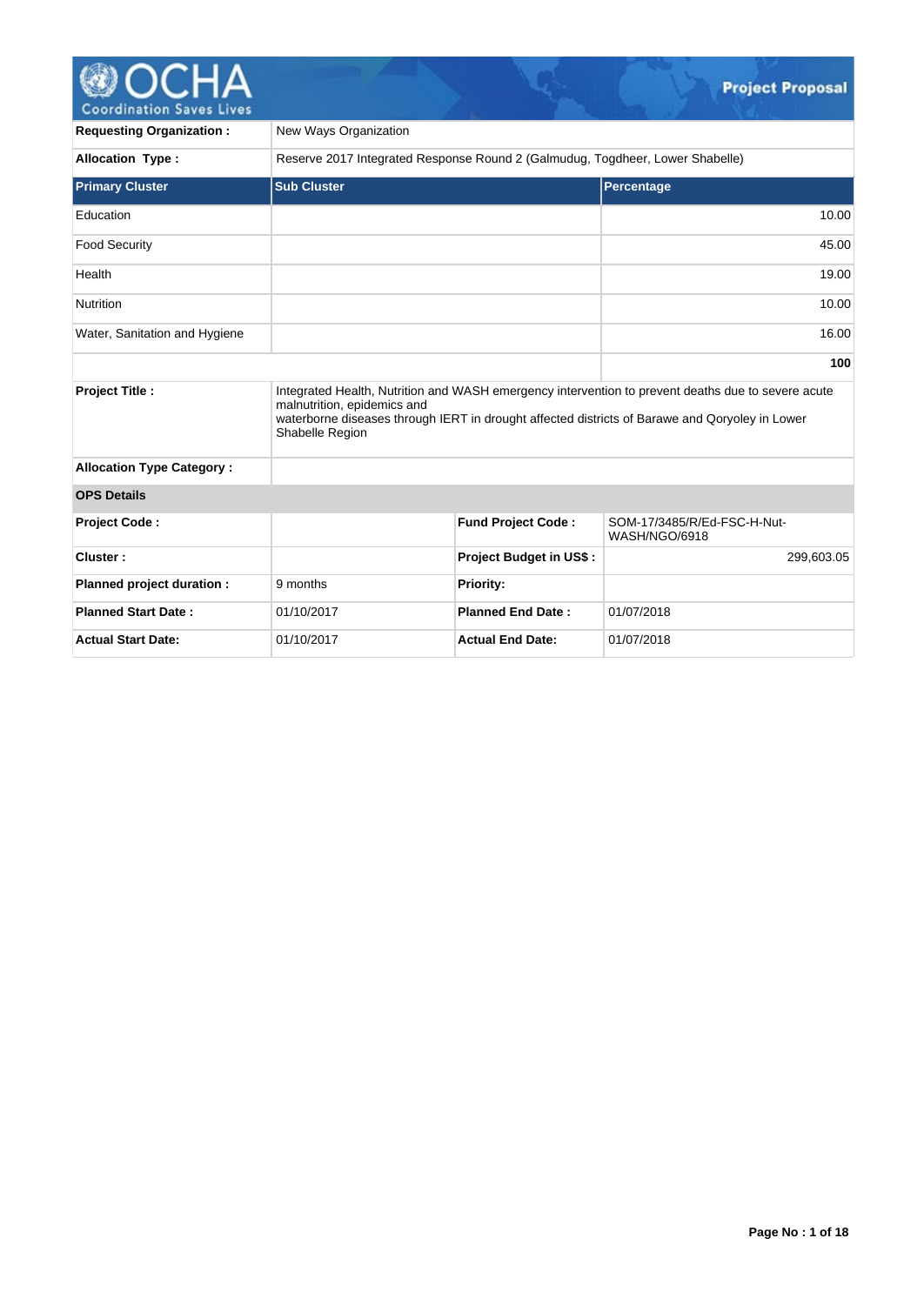| the supervision of IERT supervisor. The IERT supervisor will monitor team performance and report on<br>metrics, motivate team members, discover training needs and provide coaching<br>They will screen <5 children and pregnant and lactating women for malnutrition, admitting them or<br>discharging when it's appropriate, following the IMAM guidelines, keep accurate records of all<br>admissions, discharges, transfers, defaults, and death in the program, using OTP registers. New ways<br>will ensure that most vulnerable displaced and disaster affected women. Girls, boys and men have<br>increased and equal access to safe and appropriate water, sanitation and hygiene promotion services.<br>chlorinating water sources and disinfecting water containers – for safe transportation of water.<br>teams working with the program will conduct screening at school level. <5 children identified to be<br>malnourished will be referred for admission to the prom. The health teams will also screen pupils for<br>illnesses such as AWD/cholera, measles and provide appropriate treatment for those diagnosed for<br>various illnesses. The project will target 11 primary schools (6 in Barawe and 5 in Qorioley) with a total<br>of 2640 pupils.<br>5500 most vulnerable drought affected households with severely and moderately malnourished <5 boys<br>and girls will receive monthly food through food voucher valued at US\$64. This will be 50% of the<br>household's food needs . The program aims at improving households' food security. It is realized that<br>some of the acute and moderately malnutrition cases are linked with the households' food security<br>status. | <b>Project Summary:</b> | The project is a response to the needs assessment carried out by New ways to target the under-served<br>stratum of the population in Barawe and Qoryoley districts to provide an integrated health, nutrition,<br>WASH, food security and education services through the 7 IERTs.(4 IERTs inrBarawe district and3<br>IERTs in Qoryoley district). IERT under many circumstances provide this crucial contact with the<br>underserved stratum of the population (IDPs, vulnerable host communities, minorities, etc) Their role is<br>partly in improving access to available resources, but it is also important in fostering behavior change<br>and, more generally, in supporting caring practices. Such programs may also play a part in mobilizing<br>social demand for services and in generating pressure for policy change. New ways intend to<br>Implement and improve an integrated health, nutrition, wash, food security and education interventions,<br>especially in poor communities, which require a combination of community and facility-based activities,<br>with support from central levels of organization. IERT may also play a part in mobilizing social demand<br>for services and in generating pressure for policy change, targeting specific areas with low accessibility<br>and specific biological groups—generally women and children— within those areas, followed a bottle<br>neck analysis exercise of our programs (health, nutrition and Wash) in a workshop organized by<br>UNICEF, concerning "the Integrated Management of Acute Malnutrition Bottleneck Analysis Solutions<br>and Action Planning Workshop on 9 - 13 April 2017, Central and Southern Regions" that was held in<br>SKA at Mogadishu International Airport. The IERT will promote infant and young child feeding promotion<br>through home visits and campaign, targeting pregnant and lactating women as well as men. The IERT<br>will be composed of Nurses, CHWs, that will Screen, register, and promote IYCF, and hygiene, all under<br>IERT will liaise with the education sector to conduct screening exercises at schools. Nutrition and health<br>IERT program will also implement food security component which will be part of the integrated program. |
|--------------------------------------------------------------------------------------------------------------------------------------------------------------------------------------------------------------------------------------------------------------------------------------------------------------------------------------------------------------------------------------------------------------------------------------------------------------------------------------------------------------------------------------------------------------------------------------------------------------------------------------------------------------------------------------------------------------------------------------------------------------------------------------------------------------------------------------------------------------------------------------------------------------------------------------------------------------------------------------------------------------------------------------------------------------------------------------------------------------------------------------------------------------------------------------------------------------------------------------------------------------------------------------------------------------------------------------------------------------------------------------------------------------------------------------------------------------------------------------------------------------------------------------------------------------------------------------------------------------------------------------------------------------------------------------------------------------|-------------------------|-------------------------------------------------------------------------------------------------------------------------------------------------------------------------------------------------------------------------------------------------------------------------------------------------------------------------------------------------------------------------------------------------------------------------------------------------------------------------------------------------------------------------------------------------------------------------------------------------------------------------------------------------------------------------------------------------------------------------------------------------------------------------------------------------------------------------------------------------------------------------------------------------------------------------------------------------------------------------------------------------------------------------------------------------------------------------------------------------------------------------------------------------------------------------------------------------------------------------------------------------------------------------------------------------------------------------------------------------------------------------------------------------------------------------------------------------------------------------------------------------------------------------------------------------------------------------------------------------------------------------------------------------------------------------------------------------------------------------------------------------------------------------------------------------------------------------------------------------------------------------------------------------------------------------------------------------------------------------------------------------------------------------------------------------------------------------------------------------------------------------------------------------------------------------------------------------------------------------------------------------------------------------|
|--------------------------------------------------------------------------------------------------------------------------------------------------------------------------------------------------------------------------------------------------------------------------------------------------------------------------------------------------------------------------------------------------------------------------------------------------------------------------------------------------------------------------------------------------------------------------------------------------------------------------------------------------------------------------------------------------------------------------------------------------------------------------------------------------------------------------------------------------------------------------------------------------------------------------------------------------------------------------------------------------------------------------------------------------------------------------------------------------------------------------------------------------------------------------------------------------------------------------------------------------------------------------------------------------------------------------------------------------------------------------------------------------------------------------------------------------------------------------------------------------------------------------------------------------------------------------------------------------------------------------------------------------------------------------------------------------------------|-------------------------|-------------------------------------------------------------------------------------------------------------------------------------------------------------------------------------------------------------------------------------------------------------------------------------------------------------------------------------------------------------------------------------------------------------------------------------------------------------------------------------------------------------------------------------------------------------------------------------------------------------------------------------------------------------------------------------------------------------------------------------------------------------------------------------------------------------------------------------------------------------------------------------------------------------------------------------------------------------------------------------------------------------------------------------------------------------------------------------------------------------------------------------------------------------------------------------------------------------------------------------------------------------------------------------------------------------------------------------------------------------------------------------------------------------------------------------------------------------------------------------------------------------------------------------------------------------------------------------------------------------------------------------------------------------------------------------------------------------------------------------------------------------------------------------------------------------------------------------------------------------------------------------------------------------------------------------------------------------------------------------------------------------------------------------------------------------------------------------------------------------------------------------------------------------------------------------------------------------------------------------------------------------------------|

# **Direct beneficiaries :**

| <b>Men</b> | <b>Women</b> | <b>Boys</b> | <b>Girls</b> | <b>Total</b> |
|------------|--------------|-------------|--------------|--------------|
| 8,842      | 14,735       | 6,900       | 6,900        | 37,377       |

# **Other Beneficiaries :**

| <b>Beneficiary name</b>      | <b>Men</b> | Women | <b>Boys</b> | <b>Girls</b> | <b>Total</b> |
|------------------------------|------------|-------|-------------|--------------|--------------|
| Children under 5             | 0          |       | 3,737       | 3,737        | 7.474        |
| Pregnant and Lactating Women | 0          | 3,364 |             |              | 3,364        |
| Women of Child-Bearing Age   | 0          | 8,597 |             |              | 8,597        |
| Other                        | 8.842      | 2,774 | 3,163       | 3,163        | 17,942       |

#### **Indirect Beneficiaries :**

2500 beneficiaries coming from host community members of the two district of Barawe and Qoryoley

# **Catchment Population:**

# 90000

# **Link with allocation strategy :**

The project main objective is provide emergency integrated health, nutrition and WASH that will ensure access to integrated lifesaving health,nutrition and WASH to the drought affected and vulnerable households among the IDPs and host community members in Barawe and Qoryoley districts. The proposed project is in line with SHF integrated response allocation strategy. NWO will implement integrated emergency health, nutrition and WASH project in 8 locations including four locations (Dayax, Saqaawadiin, Wadajir, Hawlwadaag) from Barawe and four locations (Busley, Buulo Sheick, Camp 1, Bagdaad) of Qoryoley districts respectively. In Barawe and Qoryoley Internal displaced population, level of acute malnutrition is critical and Inadequate and unsafe water, poor sanitation, and unsafe hygiene practices are behind the high incidents and causes of diarrhea, which results into high mortality and morbidity especially among under-5. An effective strategy to reduce the burden of diarrheal diseases is through the use of emergency health, nutrition and WASH intervention in the area .The proposed project is in line with the principal objective of the multi sector cluster objective and current strategic objective .the integration and live saving multisector services that aim to provide integrated live saving emergency services in order to alleviate current drought and prevent and control acute watery diarrhea to vulnerable and most AWD/cholera affected communities in hard to reach area of Lower Shabelle – Barawe and Qoryoley. Promotion, preventive and curative multisector emergency live saving services will be scaled up to prevent acute watery diarrhea to drought affected population in hard to reach areas of Barawe and Qoryoley districts.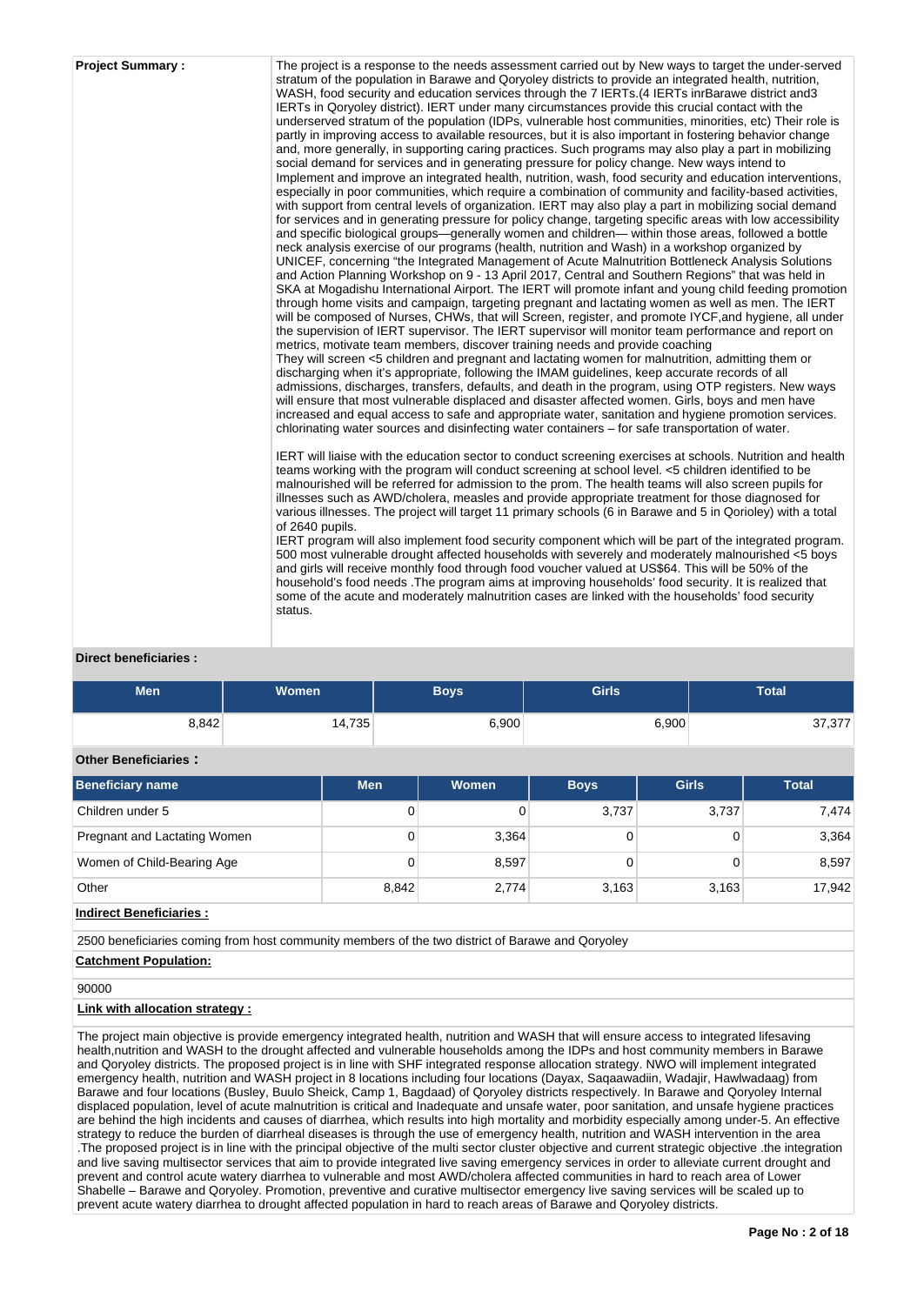#### **Sub-Grants to Implementing Partners :**

| <b>Partner Name</b>                                   |                             | <b>Partner Type</b>    |  | <b>Budget in US\$</b>       |  |
|-------------------------------------------------------|-----------------------------|------------------------|--|-----------------------------|--|
|                                                       |                             |                        |  |                             |  |
|                                                       |                             |                        |  |                             |  |
| Other funding secured for the same project (to date): |                             |                        |  |                             |  |
|                                                       | <b>Other Funding Source</b> |                        |  | <b>Other Funding Amount</b> |  |
|                                                       |                             |                        |  |                             |  |
| Organization focal point:                             |                             |                        |  |                             |  |
| <b>Name</b>                                           | Title                       | Email                  |  | Phone                       |  |
| Abdullahi Muhumud Ali                                 | NewWays director            | new.ways.org@gmail.com |  | +254725058419               |  |
| Dr.Mohiddin A.Gure                                    | Program coordinator         | guure82@yahoo.com      |  | +2547071617317              |  |
| <b>BACKGROUND</b>                                     |                             |                        |  |                             |  |

#### **1. Humanitarian context analysis**

The humanitarian situation in Somalia remains fragile with the latest FSNAU assessment estimating 6.2 million people in need of life-saving. An estimated 3.1 million people, 25 percent of the population, are expected to be in Crisis (IPC Phase 3) or Emergency (IPC Phase 4) through December. The Gu (April-June) cereal harvest was far below average, prices of local cereal remain well above average, and substantial livestock losses have occurred, all of which have lowered household access to food and income. Persistent drought has led to large-scale population displacement. Deyr (October-December) rains are expected to be average to below average, but levels of acute food insecurity in Somalia will remain high through the end of the year. Acute and widespread food insecurity and increased morbidity have contributed to further deterioration of the overall nutrition situation in Somalia (FSNAU, August, 2017).

Nearly 895,000 internally displaced people due to drought and conflict rely almost exclusively on assistance for basic services and life support. Major AWD/Cholera and measles outbreaks are also of continued concern (ocha,2017)

237,000 displaced individuals from Lower Shabelle in the period January to July 2017 of which more than 87,000 displaced due to conflict and insecurity, they fled from Marka and Km50 and majority hosted by Mogadishu,Afgoye ,Ooryeley as well as Baraawe (UNHCR,2017). In lower Shebelle region 1340,000 are expected to be in crises and 341,000 to be stressed.

More than 1.5 million are women of child-bearing age and nearly 130,000 pregnant women may require urgent care.

An e estimated 4.5 million People are to be in need of water, sanitation and hygiene (WASH) assistance. Water price have been increased beyond the reach of many, resulted by inadequate water quantity and quality that increasing their risk of AWD/Cholera infection. Nearly 5.5 million people in Somalia are as a risk of acquiring chorea UNOCH, 2017). Over 60,356 cases of acute watery diarrhea/cholera have already been reported since the start of the year and more than 820 people have died and the case fatality rate (CFR) stands at 14 percent while casess of AWD/Cholera in lower shabelle in same period is 5599 and 63 died and CFT is 1.1 . Although cases has been reduced since end of July 2017 but expecting to increase again in September and there is a need of proper preparation and intervention. Poor access to safe drinking water and lack of adequate sanitation facilities coupled with poor hygienic practices are major threats for the very survival and development of the residents of lower Shebelle particularly in Barawe and Qoryooley districts.

New ways is prioritizing an integrated WASH, health, nutrition, food security and education response to vulnerable and most affected communities Baraawe and Qoryeeley districts This is basically an outreach project. With a focus on case management including measles and acute watery diarrhea , Referral, Health education, sanitation and hygiene promotion, support hygiene kit and Information education and communication material distribution, screening and treatment of acute malnutrition infancy young child feeding promotion ,capacity building of staff and community

Food security and education will also be part of the integrated prom and therefore plans to distribute food through food voucher to 500 households whose children are screened for acute malnutrition. Each of the target HH will receive monthly family ration in the form of food voucher for a period of three months. The initiative is aimed at improving food security of the most vulnerable drought affected households in Barawe and Qorioley. IERT also targets to screen children of 11 schools in Barawe and Qorioley for malnutrition, AWD/cholera, measles and other treatable diseases common in the project area. The program also aims to provide appropriate treatment for those found to be sick.

#### **2. Needs assessment**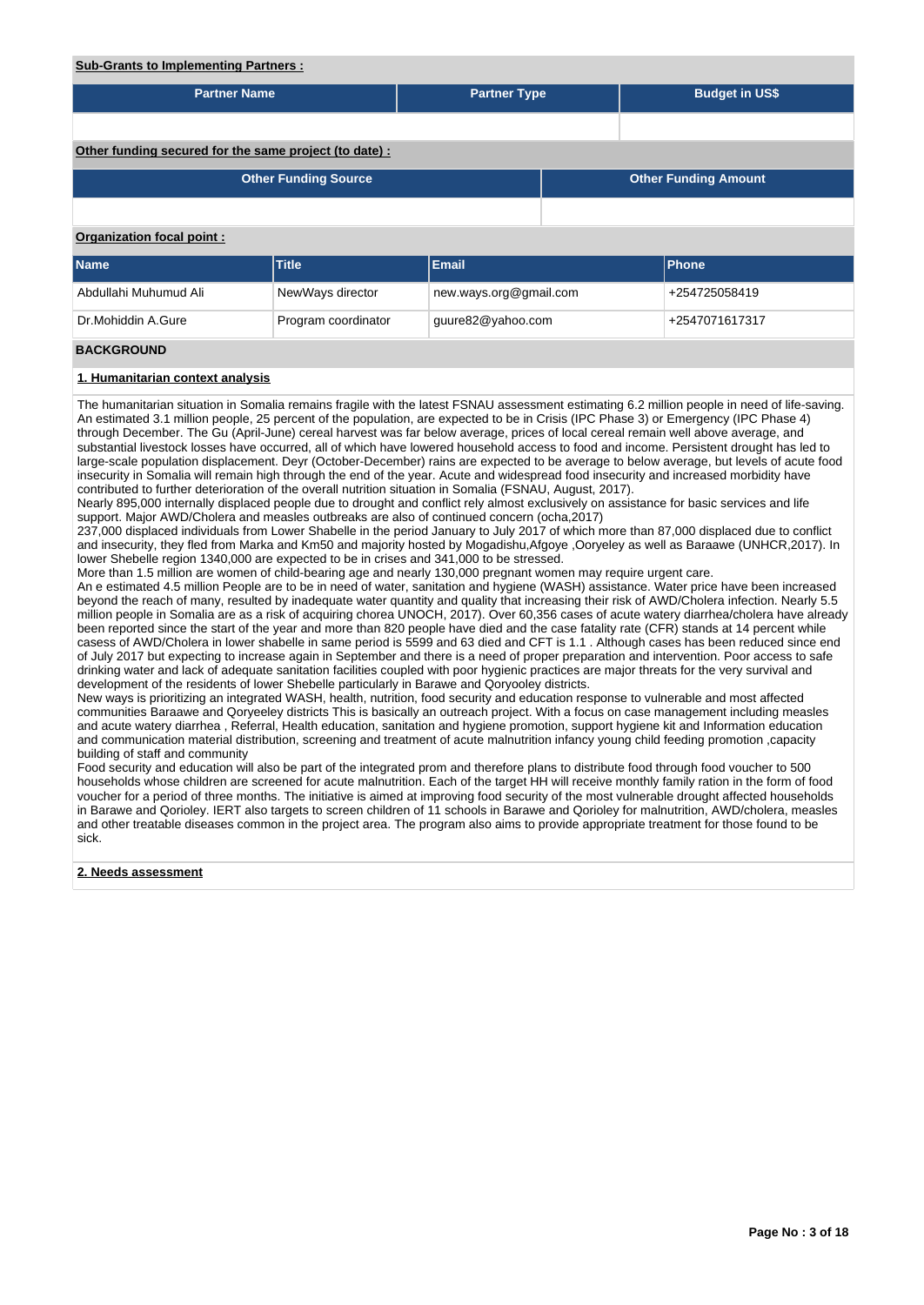With a total population of 1,202,219 (2014 UNFPA), Lower Shabelle region is among the regions worst affected by the drought. FSNAU February 2017 classified 352,000 persons as Stressed (IPC 2), 200,000 (IPC 3) in crisis and 10,000 (IPC 4) in emergency. The Gu 2016 integrated nutrition situation analysis indicated sustained Serious GAM prevalence for both the Shabelle Agropastoral (14.5%) and Shabelle Riverine (12.5%) with SAM prevalence indicates Alert phase for both Shabelle Agropastoral (2.4%) and Shabelle Riverine (2.2%) respectively..

Poor rainfall experienced in the upper parts of the Shabelle basin during the previous rainy season, coupled with over utilization of the river water in Somalia and Ethiopia, have led to a significant reduction in the water levels of Shabelle River in Lower shabelle, according to the Somalia Water and Land Information Management (SWALIM). Faced with the disappearance of their usual water sources, people have to buy water from private water vendors, usually at very high cost.Those who cannot pay for water, rely more and more on unprotected and unsafe water sources, with increased risk of water borne diseases like AWD/cholera. This behavior is at the origin of the steep increase in AWD/cholera cases seen in the first half of 2017. According to UNICEF January 2017 report, drought-related diseases such as AWD/Cholera and measles are also on the rise. The outbreak has spread to new villages and districts including Barawe and Qoryoley, in particular along the Shabelle River, with the drought and subsequent water shortage and malnutrition exacerbating the spread of the outbreak. In the districts of Barawe and Qoryoley where according to the NWO health and nutrition program findings funded by UNICEF from early 2016 to mid-2017, 765 cases of Moderate acute malnutrition including 15% SAM among children under 5 and 19 death was reported. In addition, 53 cases of AWD was also reported including 18% women while 82% were children below 5 years while 11 cases of measles were also reported among the children under the age of 5 years. Other common diseases reported included acute respiratory infections, skin diseases and anemia.

Therefore, based on the urgent humanitarian intervention on the ground in Lower Shabelle region and much needed support to scale up and provide integrated health, nutrition, WASH, food security and education services to most vulnerable and acute watery diarrhea most affected households in four locations (Dayax, Saqaawadiin, Wadajir, Hawlwadaag) of Barawe and four locations (Busley, Buulo Sheick, Camp 1, Bagdaad) of Qoryoley districts and beyond. Most of these targeted locations have no functioning health facilities while existing health facilities some of them under the management of NWO in the districts have limited capacity to absorb these vulnerable groups due to major stock outs of supplies while district like Qoryoley had no functional health facilities. With its current ongoing programs on prevention of malnutrition and provision of primary health care services in the two districts, NWO intends to synergize with its current programs and integrate health, nutrition and WASH activities and endeavors to prevent waterborne diseases including cholera and acute malnutrition through strong leadership

NWO plans to reach total of 37377 persons including 8842 men, 14735 women, 6900 girls and 6900 boys in the target areas through provision of integrated services in primary health care services, WASH and prevention of malnutrition and strengthening of the referral system and increasing community awareness and mobilization. New ways also plans to include the project a food security and education components. 500 hhs with severely or moderately malnourished children will be given food through vouchers. Children going children will also be screened for malnutrition and other diseases like AWD/cholera, measles and other illnesses.

#### **3. Description Of Beneficiaries**

This proposed project will particularly target IDPs and vulnerable host communities, communities living in areas previously affected by AWD/cholera, outreach villages.

To ensure equitable access to an integrated health ,nutrition, WASH, food security and education services through the employment of IERTs that will target 8842 men, 14735 women, 6900 boys, and 6900 girls focusing on <5 children, PLWs, IDPs and vulnerable host communities. In line with integrated health, nutrition, WASH, education and food security cluster strategy, New ways will maintain its commitment to engaging with affected individuals and communities at all phases of the program cycle through the use of focus group discussions with women, men and youth on issues concerning their health. New ways engages the community in a sustainable and accountable manner to determine context and culturally appropriate need- based responses. Direct beneficiaries are:

| Baraawe: Baraawe/Dayax/Birune 2741beneficiaries |  |
|-------------------------------------------------|--|
|                                                 |  |
|                                                 |  |
| Baraawe: Baraawe/Saqaawadiin 2990 beneficiaries |  |
|                                                 |  |
| Qoryooley                                       |  |
|                                                 |  |
|                                                 |  |
|                                                 |  |
|                                                 |  |
|                                                 |  |
|                                                 |  |

**4. Grant Request Justification**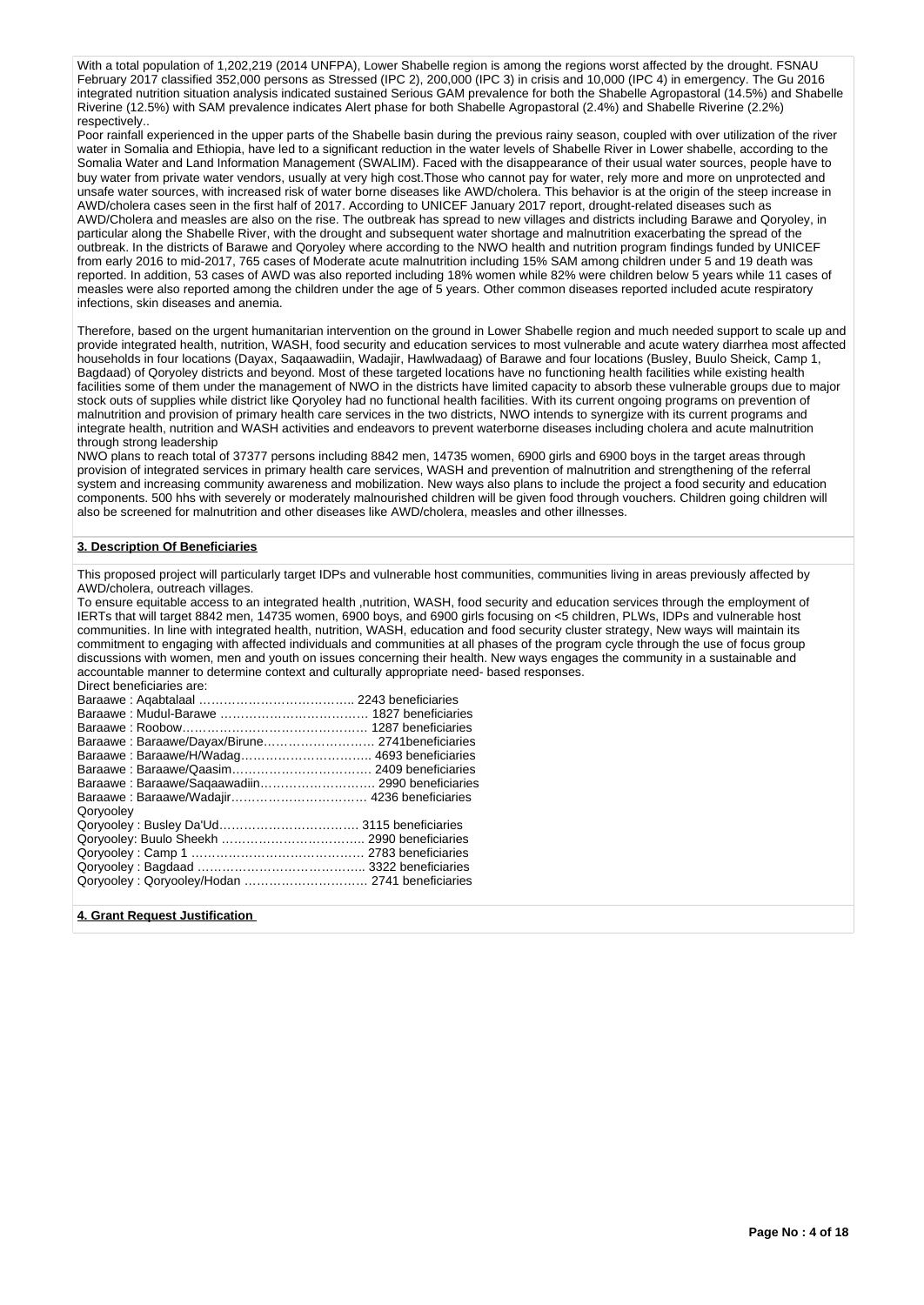The target districts of the lower Shabelle are as follows: Barawe, and Qoryoley.

The main livelihoods are the Agro pastoral and livestock (agriculture, livestock, fisheries and petty trading). In some pastoral and agropastoral livelihood which cover parts of Mudug, galgadud, Gedo, Middle and Lower Sahabele regions, food security outcomes are actually expected to deteriorate through the end of the year (June SFNAU). A robust level of humanitarian assistance must be sustained as humanitarian needs are not expected to reduce significantly before the end of the year.

Based on ongoing monitoring and the findings from rapid field assessments and household surveys conducted by the Food Security and Nutrition Analysis Unit (FSNAU) in June 2017, current food security outcomes and humanitarian needs are expected to persist in most parts Somalia through the end of 2017. In some pastoral and agropastoral livelihoods which cover parts of Mudug, Galgadud, Gedo, Middle Shabelle and Lower Shabelle regions, food security outcomes are actually expected to deteriorate through the end of the year. A robust level of humanitarian assistance must be sustained as humanitarian needs are not expected to reduce significantly before the end of the year. The projected food security outcome do not reflect the potential impact of humanitarian assistance that may be provided during the projection period. However, if current level of humanitarian assistance is scaled back significantly and rising levels of morbidity and disease outbreaks are not controlled, Famine (IPC Phase 5) is possible in the worst affected areas.

The findings of a survey carried out by New Ways on Dec. 2016 in Barawe and Qoryoley districts (shared with UNICEF, WHO and MOH) reveals, inadequate access to clean water and appropriate sanitation and hygiene facilities within communities, and inadequate knowledge and practice of good water, sanitation and hygiene behavior.

New ways is present in Lower Shabeele with its various humanitarian interventions since 1993, in this long period, NW has developed a strong working relationship with local actors. New ways adopted community engagement approach in all its interventions, Strengthening childcare services, Safe motherhood, child immunization, child and PLW nutrition

Status, as well as integrating WASH activities in all its interventions. During this long period, NOW has developed the capacity and capability to Improve and sustain access and utilization for children to integrated essential quality nutrition services in Barawe and Buulomarer (Kurtunwarey district) as well as delivering quality health and WASH services, with the support of UNICEF. New ways has developed and implemented livelihood project in Lower Shabeele,and Benadir regions in collaboration with WFP and

BeMoc with UNFPA and MoH of FGS in Barawe and Qoryoley. New Ways is and has been committed to improving the lives of the beneficiaries, as well as the managerial skills of the staff, involving the community into the initial phase of design and implementation of the work plan, thus, contributing to strengthen the system, providing services in a participatory and transparent way, and advocate common humanitarian principles. In line with integrated health, nutrition and WASH cluster strategy, New ways will maintain its commitment to engaging with affected individuals and communities at all phases of the program cycle through the use of focus group discussions with women, men and youth on issues concerning their health. New ways engages the community in a sustainable and accountable manner to determine context and culturally appropriate need- based interventios, with New ways qualified and expirienced staff that will be the backbone of the IERT.

### **5. Complementarity**

In Barawe district, New Ways is currently engaged in the promotion and implementation of Emergency Health (that will end on October 2017), targeting IDPs and host communities in the war-torn and severely food insecure Regions of Lower Shabelle. Access, utilization and the quality of essential health services are enhanced through support to the two MCHs of Barawe and maryangubay. as well as two outreach teams in Dayax and Bagdad villages in Barawe, mainly engaged in immunization and health education. New ways is also engaged in the delivery of nutrition program aimed at mitigating the overwhelming malnutrition crisis

NWO in collaboration with UNICEF WASH has also promptly responded to the needs for an emergency WASH interventions of the duration of 3 Months each (from July –September 2016),(March-June 2017), following the devastating outbreak of AWD/Cholera (confirmed – WHO after the examination of 10 samples of stools from the admitted cases in the CTC) in order to mitigate the burden that suddenly overwhelmed the meagre resources of local partners as well as upgrading the quality of the interventions, which has included robust hygiene promotion effort, with the distribution of emergency WASH kits to the severely affected families, rehabilitation of 5 priority shallow wells in areas affected by AWD/cholera outbreak and equipping them with hand pump, adequate gender sensitive sanitation. New ways intend to complement the ongoing activities by implementing this new and innovative approach of deploying IERT in order population of hard to reach areas receive their fair share of integrated Health, Nutrition, WASH, education and food security services. IERT under many circumstances provide this crucial contact with the underserved layer of the population. They will be referring to the fixed facilities (hospital, MCH, OTP, SC) when ever it's necessary, therefore, complimenting each other.

#### **LOGICAL FRAMEWORK**

#### **Overall project objective**

To provide access to emergency lifesaving Health,nutrition,wash,education,and food services to drought affected households in Barawe and Qoryoley district in Lower shabelle. The project will ensure access to quality health, nutrition ,wash , education and food security services

#### **Education**

| <b>Cluster objectives</b>                                                                                                | <b>Strategic Response Plan (SRP) objectives</b>                                                                                                                                                     | <b>Percentage of activities</b> |
|--------------------------------------------------------------------------------------------------------------------------|-----------------------------------------------------------------------------------------------------------------------------------------------------------------------------------------------------|---------------------------------|
| Ensure emergencies and crises affected<br>children and youth have access to safe and<br>protective learning environments | 2017-SO1: Provide life-saving and life-<br>sustaining integrated multi-sectoral<br>assistance to reduce acute humanitarian<br>needs and reduce excess mortality among<br>the most vulnerable people | 100                             |

**Contribution to Cluster/Sector Objectives :** To improve access to safe learning environment and screening of school going children for cholera/AWD, measles and malnutrition

#### **Outcome 1**

Reduced cases of AWD/ cholera, measles and malnutrition for school going children that are screened and provided appropriate treatment by IERT

# **Output 1.1**

#### **Description**

School going children are screened for AWD/ cholera, measles and malnutrition and provided of appropriate treatment by IERT

#### **Assumptions & Risks**

Current security situation and accessibily- at least- remaining the same

#### **Indicators**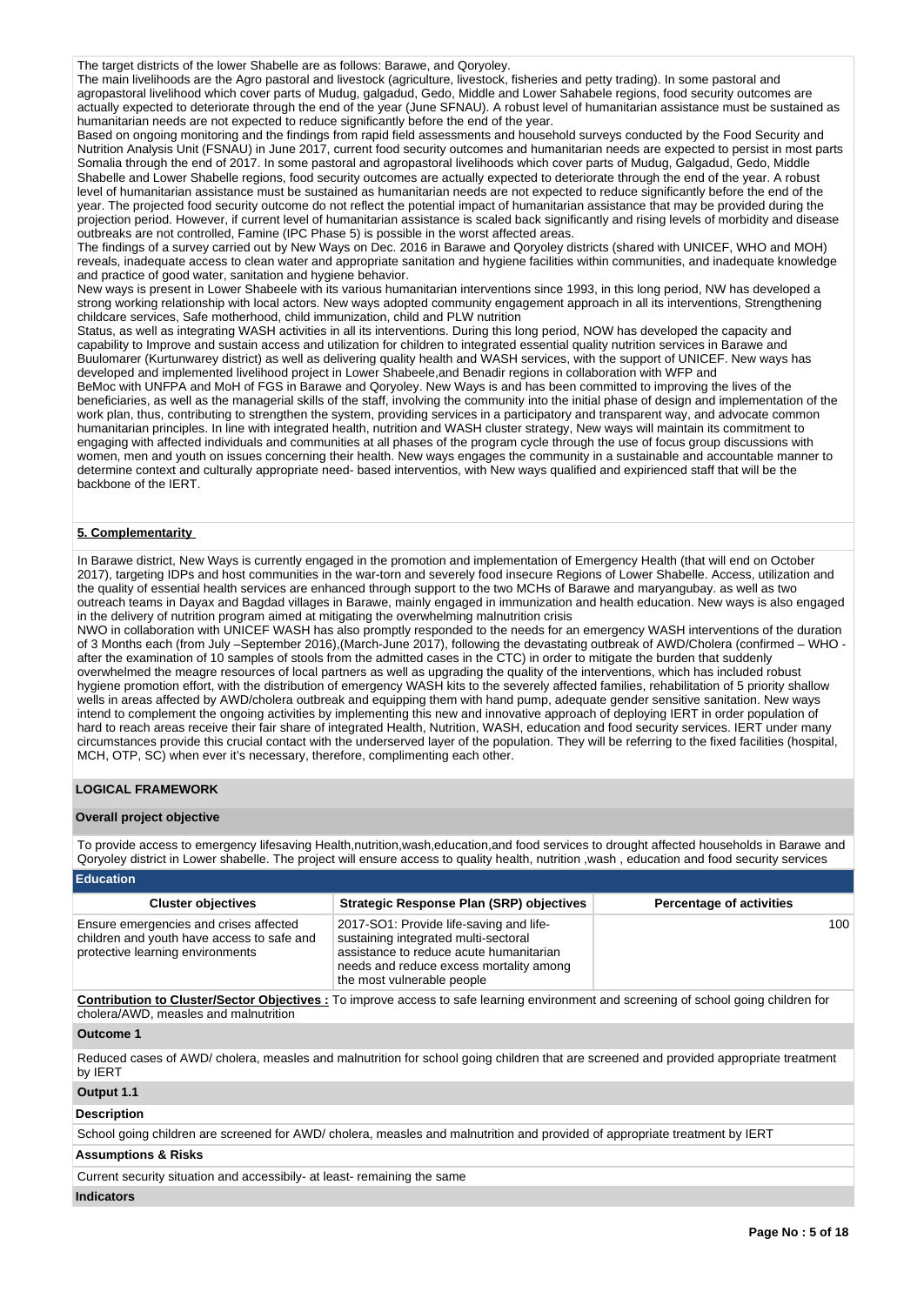|                                                                                                                                                                                                                                                       |                                                                                                                                                                                           |                                                                                                                                                                        | <b>End cycle beneficiaries</b> |                                 |                   | <b>End</b><br>cycle |                     |  |
|-------------------------------------------------------------------------------------------------------------------------------------------------------------------------------------------------------------------------------------------------------|-------------------------------------------------------------------------------------------------------------------------------------------------------------------------------------------|------------------------------------------------------------------------------------------------------------------------------------------------------------------------|--------------------------------|---------------------------------|-------------------|---------------------|---------------------|--|
| Code                                                                                                                                                                                                                                                  | <b>Cluster</b>                                                                                                                                                                            | <b>Indicator</b>                                                                                                                                                       | <b>Men</b>                     | <b>Women</b>                    | <b>Boys</b>       | <b>Girls</b>        | <b>Target</b>       |  |
| Indicator 1.1.1                                                                                                                                                                                                                                       | Education                                                                                                                                                                                 | Number of school children(boys/girls) screened<br>for AWD/Cholera                                                                                                      |                                |                                 | 1,32<br>0         | 1,32<br>0           | 2,640               |  |
|                                                                                                                                                                                                                                                       | <b>Means of Verification:</b> Reports and photos                                                                                                                                          |                                                                                                                                                                        |                                |                                 |                   |                     |                     |  |
| <b>Activities</b>                                                                                                                                                                                                                                     |                                                                                                                                                                                           |                                                                                                                                                                        |                                |                                 |                   |                     |                     |  |
| Activity 1.1.1                                                                                                                                                                                                                                        |                                                                                                                                                                                           |                                                                                                                                                                        |                                |                                 |                   |                     |                     |  |
|                                                                                                                                                                                                                                                       | <b>Standard Activity: Community based participation</b>                                                                                                                                   |                                                                                                                                                                        |                                |                                 |                   |                     |                     |  |
|                                                                                                                                                                                                                                                       | schools in the project targeted locations through IERT                                                                                                                                    | Screening of school going children for AWD/ cholera, measles and malnutrition and provision of appropriate treatment at the 11 targeted                                |                                |                                 |                   |                     |                     |  |
| <b>Additional Targets:</b>                                                                                                                                                                                                                            |                                                                                                                                                                                           |                                                                                                                                                                        |                                |                                 |                   |                     |                     |  |
| <b>Food Security</b>                                                                                                                                                                                                                                  |                                                                                                                                                                                           |                                                                                                                                                                        |                                |                                 |                   |                     |                     |  |
|                                                                                                                                                                                                                                                       | <b>Cluster objectives</b>                                                                                                                                                                 | <b>Strategic Response Plan (SRP) objectives</b>                                                                                                                        |                                | <b>Percentage of activities</b> |                   |                     |                     |  |
| seasonality of the livelihoods                                                                                                                                                                                                                        | Improve household immediate access to food<br>through provision of unconditional transfer<br>depending on the severity of food insecurity<br>as per IPC classification, vulnerability and | 2017-SO2: Reduce acute malnutrition levels<br>in settlements for internally displaced and<br>host communities through integrated multi-<br>sectoral emergency response |                                |                                 |                   |                     | 100                 |  |
| <b>Contribution to Cluster/Sector Objectives:</b> The project will contribute to the cluster objectives through provision of food through vouchers<br>for 500 vulnerable drought affected households with severe and moderately malnourished children |                                                                                                                                                                                           |                                                                                                                                                                        |                                |                                 |                   |                     |                     |  |
| Outcome 1                                                                                                                                                                                                                                             |                                                                                                                                                                                           |                                                                                                                                                                        |                                |                                 |                   |                     |                     |  |
|                                                                                                                                                                                                                                                       |                                                                                                                                                                                           | Improved access to food for 500 most vulnerable drought affected households with severe and moderate malnourished girls and boys.                                      |                                |                                 |                   |                     |                     |  |
| Output 1.1                                                                                                                                                                                                                                            |                                                                                                                                                                                           |                                                                                                                                                                        |                                |                                 |                   |                     |                     |  |
| <b>Description</b>                                                                                                                                                                                                                                    |                                                                                                                                                                                           |                                                                                                                                                                        |                                |                                 |                   |                     |                     |  |
|                                                                                                                                                                                                                                                       | through vouchers in the project target location for 3 months.                                                                                                                             | 500 most vulnerable households with severe and moderate malnourished children (boys and girls) under 5 years of age receive food                                       |                                |                                 |                   |                     |                     |  |
| <b>Assumptions &amp; Risks</b>                                                                                                                                                                                                                        |                                                                                                                                                                                           |                                                                                                                                                                        |                                |                                 |                   |                     |                     |  |
|                                                                                                                                                                                                                                                       | Security situation might remain the same                                                                                                                                                  |                                                                                                                                                                        |                                |                                 |                   |                     |                     |  |
| <b>Indicators</b>                                                                                                                                                                                                                                     |                                                                                                                                                                                           |                                                                                                                                                                        |                                |                                 |                   |                     |                     |  |
|                                                                                                                                                                                                                                                       |                                                                                                                                                                                           |                                                                                                                                                                        |                                | <b>End cycle beneficiaries</b>  |                   |                     | <b>End</b><br>cycle |  |
| Code                                                                                                                                                                                                                                                  | <b>Cluster</b>                                                                                                                                                                            | <b>Indicator</b>                                                                                                                                                       | <b>Men</b>                     | Women                           | <b>Boys</b> Girls |                     | <b>Target</b>       |  |
| Indicator 1.1.1                                                                                                                                                                                                                                       | <b>Food Security</b>                                                                                                                                                                      | Number of people in crisis and IDPs receiving<br>unconditional support to improve access to food                                                                       |                                |                                 |                   |                     | 3,000               |  |
|                                                                                                                                                                                                                                                       | <b>Means of Verification:</b> Reports and photos                                                                                                                                          |                                                                                                                                                                        |                                |                                 |                   |                     |                     |  |
| Indicator 1.1.2   Food Security                                                                                                                                                                                                                       |                                                                                                                                                                                           | Number of people in crisis and IDPs receiving<br>unconditional support to improve access to food                                                                       |                                |                                 |                   |                     | 3,000               |  |
|                                                                                                                                                                                                                                                       | <b>Means of Verification:</b> registers, list of beneficiaries, reorts                                                                                                                    |                                                                                                                                                                        |                                |                                 |                   |                     |                     |  |
| <b>Activities</b>                                                                                                                                                                                                                                     |                                                                                                                                                                                           |                                                                                                                                                                        |                                |                                 |                   |                     |                     |  |
| Activity 1.1.1                                                                                                                                                                                                                                        |                                                                                                                                                                                           |                                                                                                                                                                        |                                |                                 |                   |                     |                     |  |
|                                                                                                                                                                                                                                                       | <b>Standard Activity: Conditional or unconditional Cash transfer</b>                                                                                                                      |                                                                                                                                                                        |                                |                                 |                   |                     |                     |  |
| and Qorioley districts                                                                                                                                                                                                                                |                                                                                                                                                                                           | Identification and selection of most vulnerable drought affected households with severely or moderately malnourished children in Barawe                                |                                |                                 |                   |                     |                     |  |
| Activity 1.1.2                                                                                                                                                                                                                                        |                                                                                                                                                                                           |                                                                                                                                                                        |                                |                                 |                   |                     |                     |  |
|                                                                                                                                                                                                                                                       | <b>Standard Activity: Voucher distribution</b>                                                                                                                                            |                                                                                                                                                                        |                                |                                 |                   |                     |                     |  |
|                                                                                                                                                                                                                                                       | value of US\$64 in Barawe and Qorioley districts for 3 months.                                                                                                                            | Selection of traders for the vouchers, agreement signing and provision of food through vouchers based on minimum expenditure basket                                    |                                |                                 |                   |                     |                     |  |
| <b>Additional Targets:</b>                                                                                                                                                                                                                            |                                                                                                                                                                                           |                                                                                                                                                                        |                                |                                 |                   |                     |                     |  |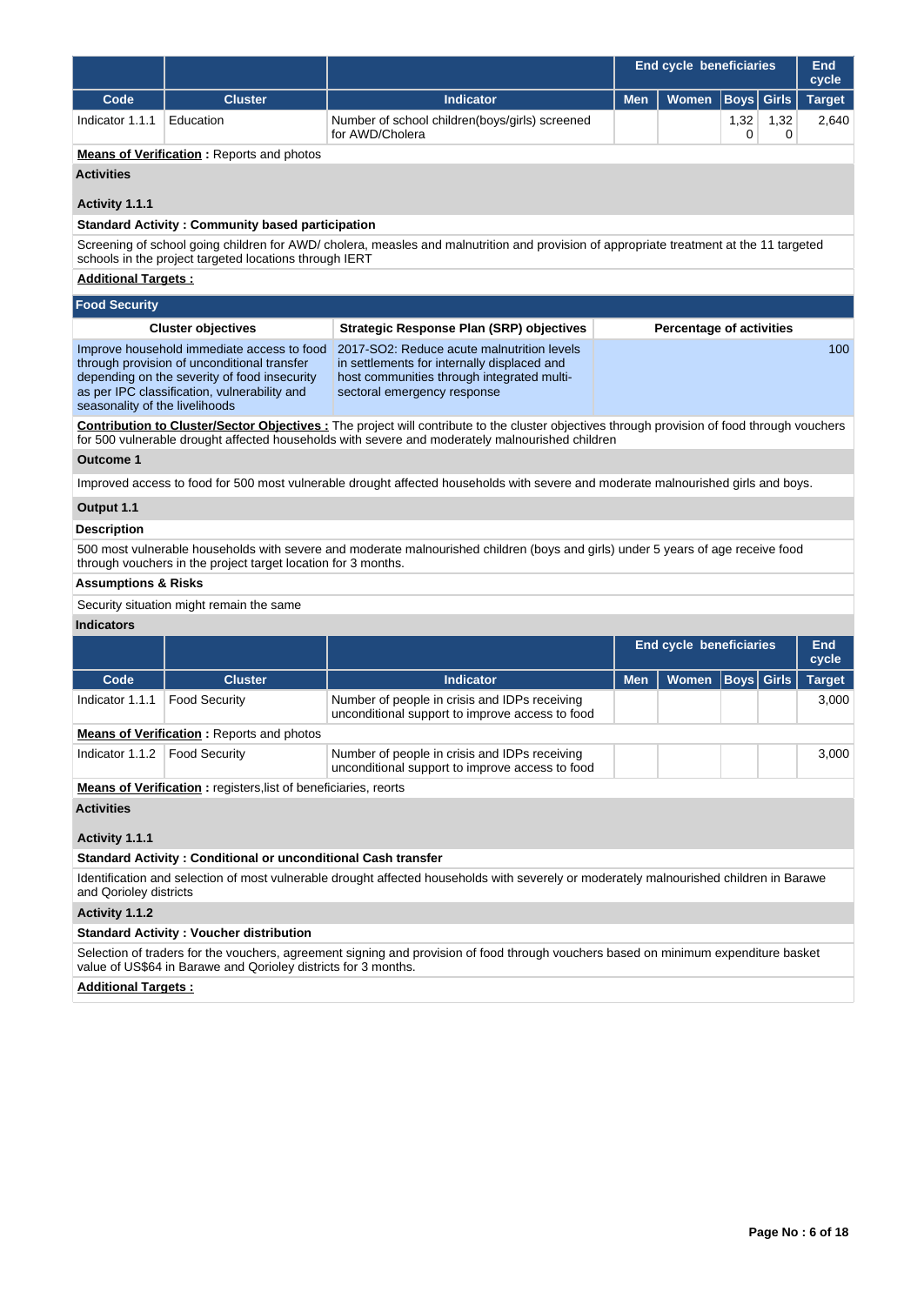| <b>Health</b>                                                                                                                                                                                       |                                                                                                                                                                                                     |                                 |
|-----------------------------------------------------------------------------------------------------------------------------------------------------------------------------------------------------|-----------------------------------------------------------------------------------------------------------------------------------------------------------------------------------------------------|---------------------------------|
| <b>Cluster objectives</b>                                                                                                                                                                           | <b>Strategic Response Plan (SRP) objectives</b>                                                                                                                                                     | <b>Percentage of activities</b> |
| Improved access to essential lifesaving<br>health services (quality primary and<br>secondary health care) for crisis-affected<br>populations aimed at reducing avoidable<br>morbidity and mortality | 2017-SO3: Reinforce gender sensitive<br>protection of the displaced and other<br>vulnerable groups at risk                                                                                          | 35                              |
| To contribute to the reduction of maternal<br>and child morbidity and mortality                                                                                                                     | 2017-SO3: Reinforce gender sensitive<br>protection of the displaced and other<br>vulnerable groups at risk                                                                                          | 35                              |
| Strengthened and expanded early warning<br>disease detection to mitigate, detect and<br>respond to disease outbreaks in a timely<br>manner                                                          | 2017-SO1: Provide life-saving and life-<br>sustaining integrated multi-sectoral<br>assistance to reduce acute humanitarian<br>needs and reduce excess mortality among<br>the most vulnerable people | 30                              |
|                                                                                                                                                                                                     |                                                                                                                                                                                                     |                                 |

**Contribution to Cluster/Sector Objectives :** To Provide life-saving community-based integrated Health services to drought affected households in Barawe and Qoryoley district in Lower shabelle through the provision of 7 IERT mobile clinics that will focus on IDPs, vulnerable host communities and underserved communities in outreach villages, insuring access to quality health services

# **Outcome 1**

Improve access and availability of health care services to vulnerable population (host community and internal displaced populations (IDPs) in Barawe and Qoryoley districts of lower Shebelle region

# **Output 1.1**

#### **Description**

Established 7 Mobile integrated emergency response teams (IERTs) to enhance AWD/cholera case management and safe motherhood in target areas

### **Assumptions & Risks**

Current security situation and accessibily- at least- remaining the same

# **Indicators**

|                                                                                                                                                                                                                                                                                                         |                                                                                                                                                                                                   |                                                                                                                                           | <b>End cycle beneficiaries</b><br><b>End</b><br>cycle |              |      |              |               |
|---------------------------------------------------------------------------------------------------------------------------------------------------------------------------------------------------------------------------------------------------------------------------------------------------------|---------------------------------------------------------------------------------------------------------------------------------------------------------------------------------------------------|-------------------------------------------------------------------------------------------------------------------------------------------|-------------------------------------------------------|--------------|------|--------------|---------------|
| Code                                                                                                                                                                                                                                                                                                    | <b>Cluster</b>                                                                                                                                                                                    | <b>Indicator</b>                                                                                                                          | <b>Men</b>                                            | <b>Women</b> | Boys | <b>Girls</b> | <b>Target</b> |
| Indicator 1.1.1                                                                                                                                                                                                                                                                                         | Health                                                                                                                                                                                            | Number of consultations per clinician per day by<br>Health facility                                                                       |                                                       |              |      |              | 52            |
|                                                                                                                                                                                                                                                                                                         | <b>Means of Verification:</b> registered book, weekly and monthly reports                                                                                                                         |                                                                                                                                           |                                                       |              |      |              |               |
| Indicator 1.1.2                                                                                                                                                                                                                                                                                         | Health                                                                                                                                                                                            | Number of health facilities supported                                                                                                     |                                                       |              |      |              | 8             |
|                                                                                                                                                                                                                                                                                                         | <b>Means of Verification:</b> registers, project report                                                                                                                                           |                                                                                                                                           |                                                       |              |      |              |               |
| Indicator 1.1.3                                                                                                                                                                                                                                                                                         | Health                                                                                                                                                                                            | Number of children below five years and women<br>of child-bearing age immunized/vaccinated<br>against Vaccine preventable diseases (VPD). |                                                       |              |      |              | 2,584         |
|                                                                                                                                                                                                                                                                                                         | <b>Means of Verification:</b> registers, project report                                                                                                                                           |                                                                                                                                           |                                                       |              |      |              |               |
| <b>Activities</b>                                                                                                                                                                                                                                                                                       |                                                                                                                                                                                                   |                                                                                                                                           |                                                       |              |      |              |               |
| Activity 1.1.1                                                                                                                                                                                                                                                                                          |                                                                                                                                                                                                   |                                                                                                                                           |                                                       |              |      |              |               |
|                                                                                                                                                                                                                                                                                                         | <b>Standard Activity: Primary health care services, consultations</b>                                                                                                                             |                                                                                                                                           |                                                       |              |      |              |               |
| Provision of basic life-saving health care services, targeting 8842 Men, 14735 women 6900 Boys, and 6900 Girls through IERTs, including<br>detection and treatment of endemic and epidemic diseases through provision of full course treatment for uncomplicated cases treatable at<br>community level. |                                                                                                                                                                                                   |                                                                                                                                           |                                                       |              |      |              |               |
| Activity 1.1.2                                                                                                                                                                                                                                                                                          |                                                                                                                                                                                                   |                                                                                                                                           |                                                       |              |      |              |               |
|                                                                                                                                                                                                                                                                                                         | Standard Activity: Secondary health care and referral services                                                                                                                                    |                                                                                                                                           |                                                       |              |      |              |               |
|                                                                                                                                                                                                                                                                                                         | Provision of referral for complicated cases including severe dehydration of acute water diarrhea to nearest referral health facilities targeting<br>700 children and 300 pregnant lactating women |                                                                                                                                           |                                                       |              |      |              |               |
| Activity 1.1.3                                                                                                                                                                                                                                                                                          |                                                                                                                                                                                                   |                                                                                                                                           |                                                       |              |      |              |               |
|                                                                                                                                                                                                                                                                                                         | <b>Standard Activity: Immunisation campaign</b>                                                                                                                                                   |                                                                                                                                           |                                                       |              |      |              |               |

Provision of vaccine to under 5 years children targeting 1500 and tetanus toxoid to 1000 of women child bearing age (WCBA) in target areas

**Additional Targets :**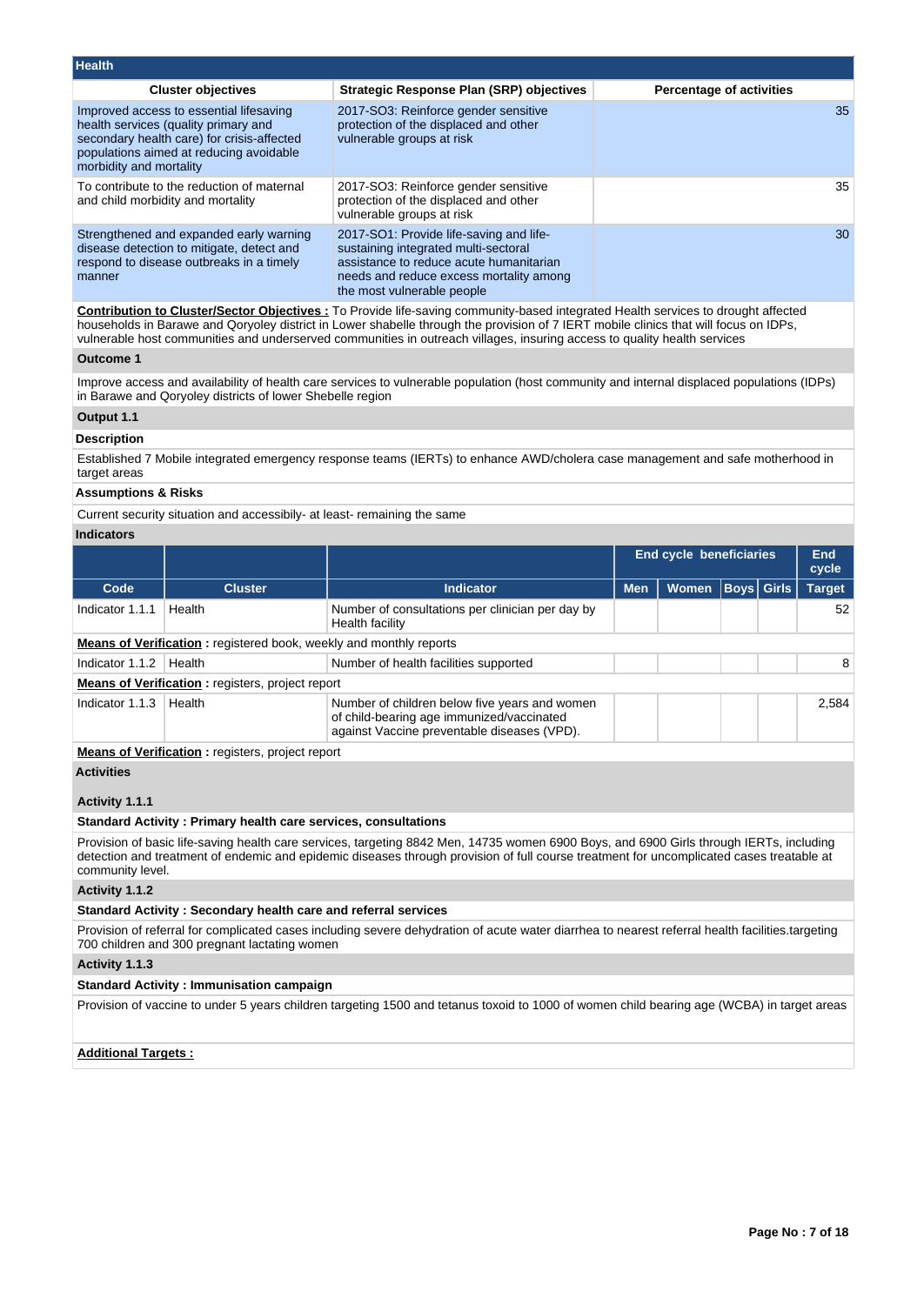| <b>Nutrition</b>                                                                                                                                                                                                                               |                                                                                                                                                                                                     |                          |
|------------------------------------------------------------------------------------------------------------------------------------------------------------------------------------------------------------------------------------------------|-----------------------------------------------------------------------------------------------------------------------------------------------------------------------------------------------------|--------------------------|
| <b>Cluster objectives</b>                                                                                                                                                                                                                      | <b>Strategic Response Plan (SRP) objectives</b>                                                                                                                                                     | Percentage of activities |
| Strengthen lifesaving preventive nutrition<br>services for vulnerable population groups<br>focusing on appropriate infant and young<br>child feeding practices in<br>emergency, micronutrient interventions and<br>optimal maternal nutrition. | 2017-SO1: Provide life-saving and life-<br>sustaining integrated multi-sectoral<br>assistance to reduce acute humanitarian<br>needs and reduce excess mortality among<br>the most vulnerable people | 35                       |
| Improve equitable access to quality lifesaving<br>curative nutrition services through systematic<br>identifi cation, referral and treatment of<br>acutely malnourished cases                                                                   | 2017-SO1: Provide life-saving and life-<br>sustaining integrated multi-sectoral<br>assistance to reduce acute humanitarian<br>needs and reduce excess mortality among<br>the most vulnerable people | 35                       |
|                                                                                                                                                                                                                                                |                                                                                                                                                                                                     | .                        |

**Contribution to Cluster/Sector Objectives :** To Provide lifesaving community-based Nutrition services to drought affected households in Barawe and Qoryoley district in Lower shabelle through the provision of 7 IERT mobile clinics that will focus on IDPs, vulnerable host communities and underserved communities in outreach villages, insuring access to quality health services .

#### **Outcome 1**

Improved access and utilization essential quality nutrition services for children under 5 years and pregnant and lactating women (PLW) at outreach team base in target areas

# **Output 1.1**

# **Description**

Case finding, prevention and intervention for the acute malnourished among the vulnerable groups (7474 of under 5 years and 3364 of pregnant lactating women) improved through integrated emergency response teams .

#### **Assumptions & Risks**

Area of intervention remain relatively safe

# **Indicators**

|                                                         |                  |                                                                                                         |            | <b>End cycle beneficiaries</b> |  |  | End<br>cycle  |
|---------------------------------------------------------|------------------|---------------------------------------------------------------------------------------------------------|------------|--------------------------------|--|--|---------------|
| Code                                                    | <b>Cluster</b>   | Indicator                                                                                               | <b>Men</b> | Women Boys Girls               |  |  | <b>Target</b> |
| Indicator 1.1.1                                         | <b>Nutrition</b> | Number of children (6-59months) and pregnant<br>and lactating women admitted in treatment<br>programmes |            |                                |  |  | 7.474         |
| <b>Means of Verification:</b> registers, project report |                  |                                                                                                         |            |                                |  |  |               |
| Indicator 1.1.2                                         | Nutrition        | Number of PLW receiving multiple micronutrients                                                         |            |                                |  |  | 3.364         |

**Means of Verification :** registers, project report, supervision

**Activities**

**Activity 1.1.1** 

**Standard Activity : Treatment of severe acute malnutrition in children 0-59months**

Provision of screening, admission and treatment of severe acute malnutrition through IERT targeting children aged 6 - 59 months (3737 Boys and 3737 Girls) and referral of complicated case to Barawe and Qoryeley hospitals

#### **Activity 1.1.2**

#### **Standard Activity : Multiple micronutrients supplementation for pregnant and lactating women**

Provide micro-nutrition, VIT A, iron folic acid to 3364 pregnant and lactating women through outreach team base

#### **Additional Targets :**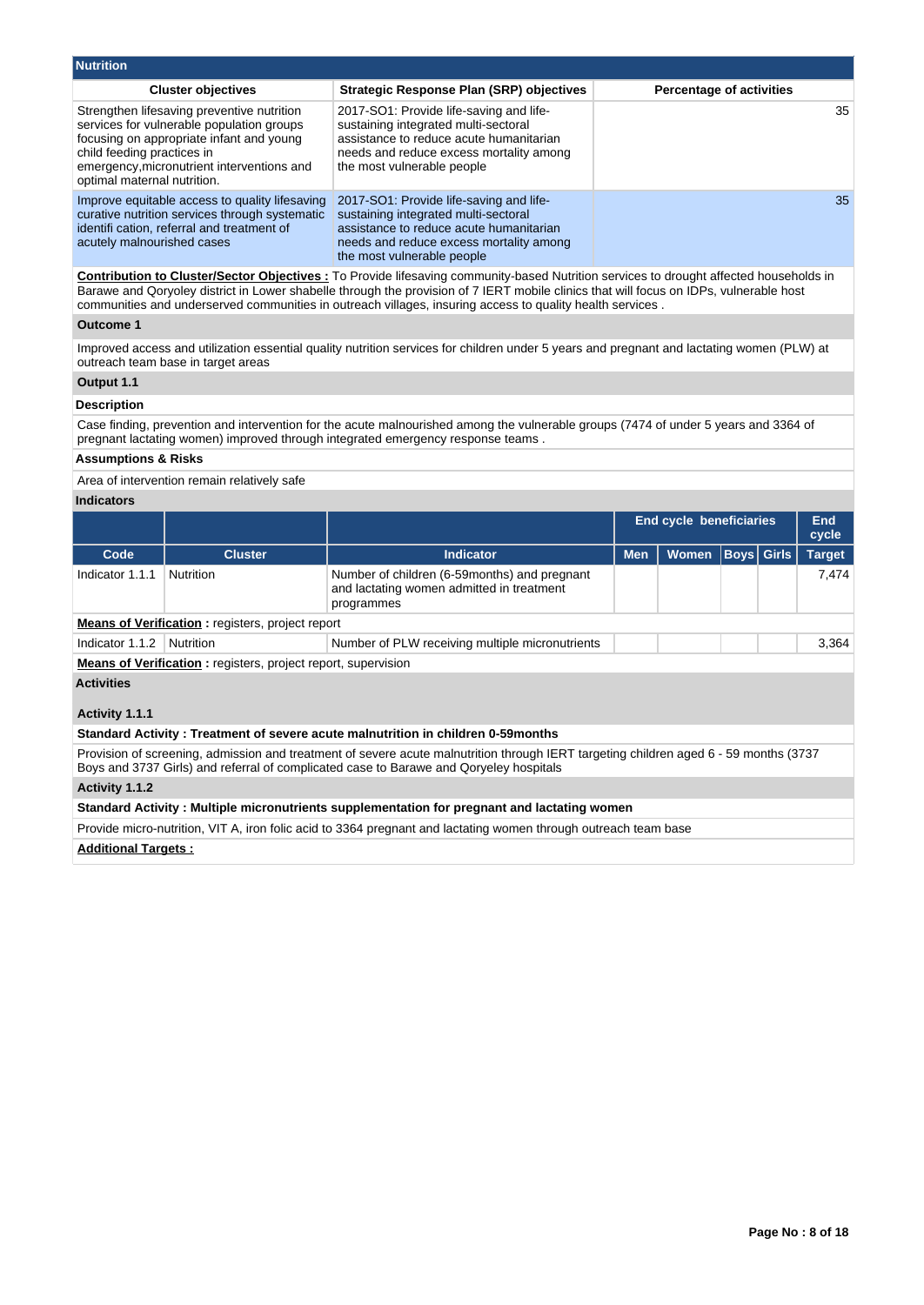| <b>Water, Sanitation and Hygiene</b>                                                                                                                                      |                                                                                                                                                                                                     |                                 |  |  |  |  |  |  |  |
|---------------------------------------------------------------------------------------------------------------------------------------------------------------------------|-----------------------------------------------------------------------------------------------------------------------------------------------------------------------------------------------------|---------------------------------|--|--|--|--|--|--|--|
| <b>Cluster objectives</b>                                                                                                                                                 | <b>Strategic Response Plan (SRP) objectives</b>                                                                                                                                                     | <b>Percentage of activities</b> |  |  |  |  |  |  |  |
| <b>Emergency Wash Response Preparedness</b>                                                                                                                               | 2017-SO1: Provide life-saving and life-<br>sustaining integrated multi-sectoral<br>assistance to reduce acute humanitarian<br>needs and reduce excess mortality among<br>the most vulnerable people | 35                              |  |  |  |  |  |  |  |
| Provide access to safe water, sanitation and<br>hygiene for people in emergency                                                                                           | 2017-SO1: Provide life-saving and life-<br>sustaining integrated multi-sectoral<br>assistance to reduce acute humanitarian<br>needs and reduce excess mortality among<br>the most vulnerable people | 35                              |  |  |  |  |  |  |  |
| Provide reliable and sustained access to<br>sufficient safe water-based on identified<br>strategic water points and establishment of<br>sustainable management structures | 2017-SO4: Support the protection and<br>restoration of livelihoods, promote basic<br>services to build resilience to recurrent<br>shocks, and catalyse more sustainable<br>solutions.               | 30                              |  |  |  |  |  |  |  |

**Contribution to Cluster/Sector Objectives :** this is in the line with cluster objective and contribute, To Provide lifesaving community-based WASH services to droudht affected households in Barawe and Qoryoley district in Lower shabelle through the provision of 7 IERT mobile clinics that will focus on IDPs, vulnerable host communities and underserved communities in outreach villages, insuring access to wash services .

#### **Outcome 1**

Vital Use of Safe Drinking Water, adequate Sanitation and Hygiene Practices Improved and enhanced in IDP settings, CTC of the 2 hospitals as well as outreach villages of the two districts of Barawe and Qoryoley.

#### **Output 1.1**

#### **Description**

Prevalence and incidence of AWD/cholera reduced through the improved of sanitation, hygiene practice and use of safe drinking water in target areas . Targeting (8842 Men- 14735 Women-6900 Boys- 6900 Girls)

#### **Assumptions & Risks**

Insecurity in the region of Lower Shabelle

#### **Indicators**

|                                                                                 |                                                                    |                                                                                                                       | <b>End cycle beneficiaries</b> |              | <b>End</b><br>cycle |                   |               |
|---------------------------------------------------------------------------------|--------------------------------------------------------------------|-----------------------------------------------------------------------------------------------------------------------|--------------------------------|--------------|---------------------|-------------------|---------------|
| Code                                                                            | <b>Cluster</b>                                                     | Indicator                                                                                                             | <b>Men</b>                     | <b>Women</b> |                     | <b>Boys</b> Girls | <b>Target</b> |
| Indicator 1.1.1                                                                 | Water, Sanitation and<br>Hygiene                                   | Number of people reached and distributed IEC<br>material through community mobilization and<br>sensitization sessions |                                |              |                     |                   | 900           |
|                                                                                 |                                                                    | <b>Means of Verification</b> : Photos, report, copies of the water vouchers, copies of contract with water vendors    |                                |              |                     |                   |               |
| Indicator 1.1.2                                                                 | Water, Sanitation and<br>Hygiene                                   | Number of people who have received hygiene kits                                                                       |                                |              |                     |                   | 663           |
| <b>Means of Verification:</b> the beneficiary list, distribution report, photos |                                                                    |                                                                                                                       |                                |              |                     |                   |               |
| Indicator 1.1.3                                                                 | Water, Sanitation and<br>Hygiene                                   | Number of people with sustained access to safe<br>water                                                               |                                |              |                     |                   | 37,377        |
|                                                                                 | <b>Means of Verification:</b> water source testing                 |                                                                                                                       |                                |              |                     |                   |               |
| Indicator 1.1.4                                                                 | Water, Sanitation and<br>Hygiene                                   | number of people benefited WASH infrastructure<br>improved                                                            |                                |              |                     |                   | 5,000         |
|                                                                                 |                                                                    | <b>Means of Verification:</b> Photos, Household tracking sheet and hygiene promotion report                           |                                |              |                     |                   |               |
| Indicator 1.1.5                                                                 | Water, Sanitation and<br>Hygiene                                   | Number of people who have participated in<br>hygiene promotion activities                                             |                                |              |                     |                   | 37,377        |
|                                                                                 | <b>Means of Verification:</b> supervision, campaign report, photos |                                                                                                                       |                                |              |                     |                   |               |

**Activities**

# **Activity 1.1.1**

#### **Standard Activity : Capacity building (water committees and WASH training)**

Organize 9 Community mobilization and sensitization sessions on hygiene promotion, targeting 900 people at least 70% female (450 in Barawe and 450 in qoryoley), as well distributing of IEC materials, in collaboration and coordination Local authority social mobilizers,elders, religious leaders all involved in activities on mobilizing communities

#### **Activity 1.1.2**

# **Standard Activity : Hygiene item distribution (single items e.g. soap, jerrycans)**

Support distribution of 663 hygiene kits to discharged patients at cholera treatment center in Barawe and Qoryoley hospitals

**Activity 1.1.3** 

#### **Standard Activity : Chlorination (stand alone separate to O&M)**

Provide routine chlorination of the water points (shallow wells ) that are water source for the IDPs and vulnerable host community, as well as water tabs for those fetching water from the river, at the site of water collection ,.to maintain free residual chlorine of at least 0.2mg/l

**Activity 1.1.4**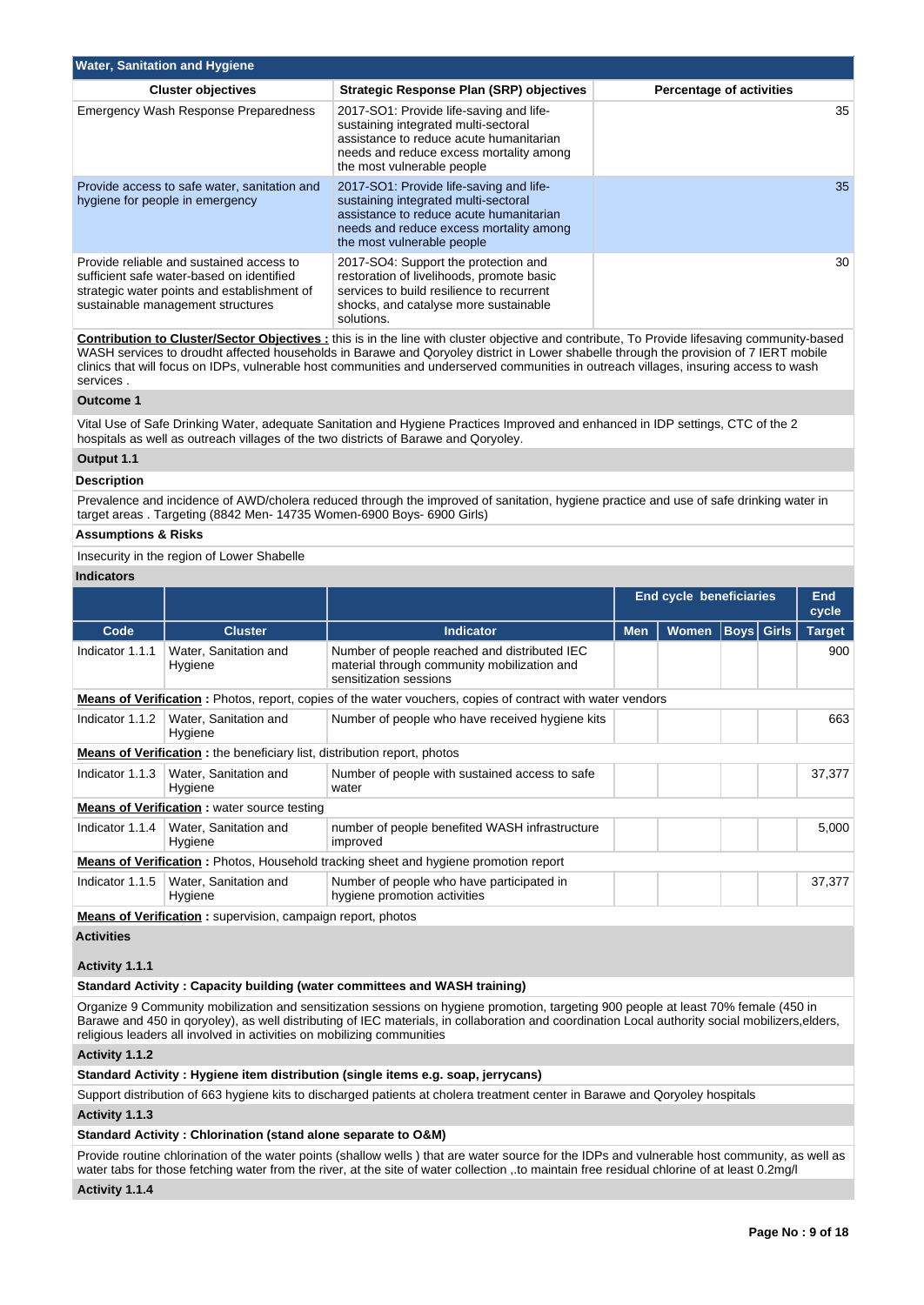#### **Standard Activity : Operation and Maintenance of WASH Infrastructure**

Rehabilitate of shallow well, water source for the cholera treatment center (CTC) in Barawe hospital. This benefited about 5000 beneficiaries **Activity 1.1.5** 

### **Standard Activity : Community Hygiene promotion**

Hygiene Promotion and sensitization campaign

# **Additional Targets :**

# **M & R**

#### **Monitoring & Reporting plan**

The program performance will be assessed through monthly monitoring of program activities to establish progress towards meeting the targets set in the logical framework. In order to ensure the most effective monitoring, New ways has put the following mechanisms in place, in addition to the regular reporting systems:

Periodic monitoring exercises (monthly meetings with internal staff, twice monthly meetings with MCH/OTP/SFP and SC Hospital staff and WASH supervisor) will allow the opportunity to address management and monitoring issues; - Information related to indicators in the logical framework will be collected by project staff at regular stages during project implementation. Progress in relation to these indicators will be presented in monthly, interim and final reports; - Regular support and supervision by e-mail and telephone; -Monthly financial monitoring against disbursement plan; - Other monitoring events include planned visits to health nutrition centers, IERT, communities,

project sites in IDP camps, discussions, meetings, and consultations with relevant stakeholders ; workshops and feedback meetings. New ways Programme Coordinator as the focal point will lead the field team in analyzing program data. Equal participation of women and men from the target community will be ensured in evaluation and review of project results. Together with people of concern, NW will develop monitoring and evaluation tools that specifically look at the impact of the integrated programme on beneficiaries' vulnerability, including in the design of questionnaires that examine how the Health, Nutrition and WASH needs of the target groups have been addressed. The impact of training, awareness raising and sensitization initiatives on beneficiaries will be also addressed. Field based Education, food security, Health, Nutrition, and WASH Officers will oversee the day to day management of the integrated activities in the field as well as operational and programmatic issues.

The Programme Coordinator based in Mogadishu will be responsible for ensuring that the program is coordinated and implemented in accordance with activities, timetable, and budget set in the programme document.

#### **Workplan**

| <b>Activitydescription</b>                                                                                                                                                                                         | Year |          | $\overline{2}$ | 3            |              | 5            |                         |  | 9 | 10             | 11           |              |  |
|--------------------------------------------------------------------------------------------------------------------------------------------------------------------------------------------------------------------|------|----------|----------------|--------------|--------------|--------------|-------------------------|--|---|----------------|--------------|--------------|--|
| Activity 1.1.1: Identification and selection of most vulnerable drought affected<br>households with severely or moderately malnourished children in Barawe and                                                     | 2017 |          |                |              |              |              |                         |  |   | $\mathsf{X}^-$ | $x \mid x$   |              |  |
| Qorioley districts                                                                                                                                                                                                 | 2018 | X        | X.             | $\mathsf{X}$ | $\mathsf{X}$ | $\mathsf{X}$ | $\mathsf{x}$            |  |   |                |              |              |  |
| Activity 1.1.1: Organize 9 Community mobilization and sensitization sessions on<br>hygiene promotion, targeting 900 people at least 70% female (450 in Barawe and                                                  | 2017 |          |                |              |              |              |                         |  |   | X              | X            |              |  |
| 450 in goryoley), as well distributing of IEC materials, in collaboration and<br>coordination Local authority social mobilizers, elders, religious leaders all involved<br>in activities on mobilizing communities | 2018 |          |                |              |              |              |                         |  |   |                |              |              |  |
| Activity 1.1.1: Provision of basic life-saving health care services, targeting 8842<br>Men, 14735 women 6900 Boys, and 6900 Girls through IERTs, including detection                                               | 2017 |          |                |              |              |              |                         |  |   | X              | <b>X</b>     | $\mathsf{X}$ |  |
| and treatment of endemic and epidemic diseases through provision of full course<br>treatment for uncomplicated cases treatable at community level.                                                                 | 2018 | X        | X.             |              | $X \times X$ |              | X                       |  |   |                |              |              |  |
| Activity 1.1.1: Provision of screening, admission and treatment of severe acute<br>malnutrition through IERT targeting children aged 6 - 59 months (3737 Boys and                                                  | 2017 |          |                |              |              |              |                         |  |   | $\mathsf{x}$   | <b>X</b>     | $\mathsf{X}$ |  |
| 3737 Girls) and referral of complicated case to Barawe and Qoryeley hospitals                                                                                                                                      | 2018 | $\times$ | <b>X</b>       | $\mathsf{X}$ | $\mathsf{X}$ | $\mathsf{X}$ | X                       |  |   |                |              |              |  |
| Activity 1.1.1: Screening of school going children for AWD/ cholera, measles and<br>malnutrition and provision of appropriate treatment at the 11 targeted schools in                                              | 2017 |          |                |              |              |              |                         |  |   | X              | $\mathsf{X}$ | $\mathsf{X}$ |  |
| the project targeted locations through IERT                                                                                                                                                                        | 2018 | X        | <b>X</b>       |              | $x \times x$ |              | $\times$                |  |   |                |              |              |  |
| Activity 1.1.2: Provide micro-nutrition, VIT A, iron folic acid to 3364 pregnant and<br>lactating women through outreach team base                                                                                 | 2017 |          |                |              |              |              |                         |  |   | $\times$       | <b>X</b>     | $\mathsf{X}$ |  |
|                                                                                                                                                                                                                    | 2018 | $\times$ | $\mathsf{X}$   | IX.          | $\mathsf{X}$ | ΙX.          | $\times$                |  |   |                |              |              |  |
| Activity 1.1.2: Provision of referral for complicated cases including severe<br>dehydration of acute water diarrhea to nearest referral health facilities.targeting                                                | 2017 |          |                |              |              |              |                         |  |   | $\times$       | $\mathsf{X}$ | ΙX.          |  |
| 700 children and 300 pregnant lactating women                                                                                                                                                                      | 2018 | X        | X.             | $\mathsf{X}$ | $\mathsf{X}$ | $\mathsf{X}$ | $\mathsf{x}$            |  |   |                |              |              |  |
| Activity 1.1.2: Selection of traders for the vouchers, agreement signing and<br>provision of food through vouchers based on minimum expenditure basket value of                                                    | 2017 |          |                |              |              |              |                         |  |   | X              | $\mathsf{X}$ | <sup>X</sup> |  |
| US\$64 in Barawe and Qorioley districts for 3 months.                                                                                                                                                              | 2018 | X        | <b>X</b>       |              | $x \times x$ |              | $\times$                |  |   |                |              |              |  |
| Activity 1.1.2: Support distribution of 663 hygiene kits to discharged patients at<br>cholera treatment center in Barawe and Qoryoley hospitals                                                                    | 2017 |          |                |              |              |              |                         |  |   | $\times$       | X            | $\mathsf{X}$ |  |
|                                                                                                                                                                                                                    | 2018 | X        | <b>X</b>       | $x \times$   |              | $\mathsf{X}$ | $\overline{\mathsf{x}}$ |  |   |                |              |              |  |
| Activity 1.1.3: Provide routine chlorination of the water points (shallow wells) that<br>are water source for the IDPs and vulnerable host community, as well as water                                             |      |          |                |              |              |              |                         |  |   | $\times$       | <b>X</b>     | $\times$     |  |
| tabs for those fetching water from the river, at the site of water collection , to<br>maintain free residual chlorine of at least 0.2mg/l                                                                          | 2018 | $\times$ | <b>X</b>       | $\mathsf{X}$ | $\mathsf{X}$ | X            | $\times$                |  |   |                |              |              |  |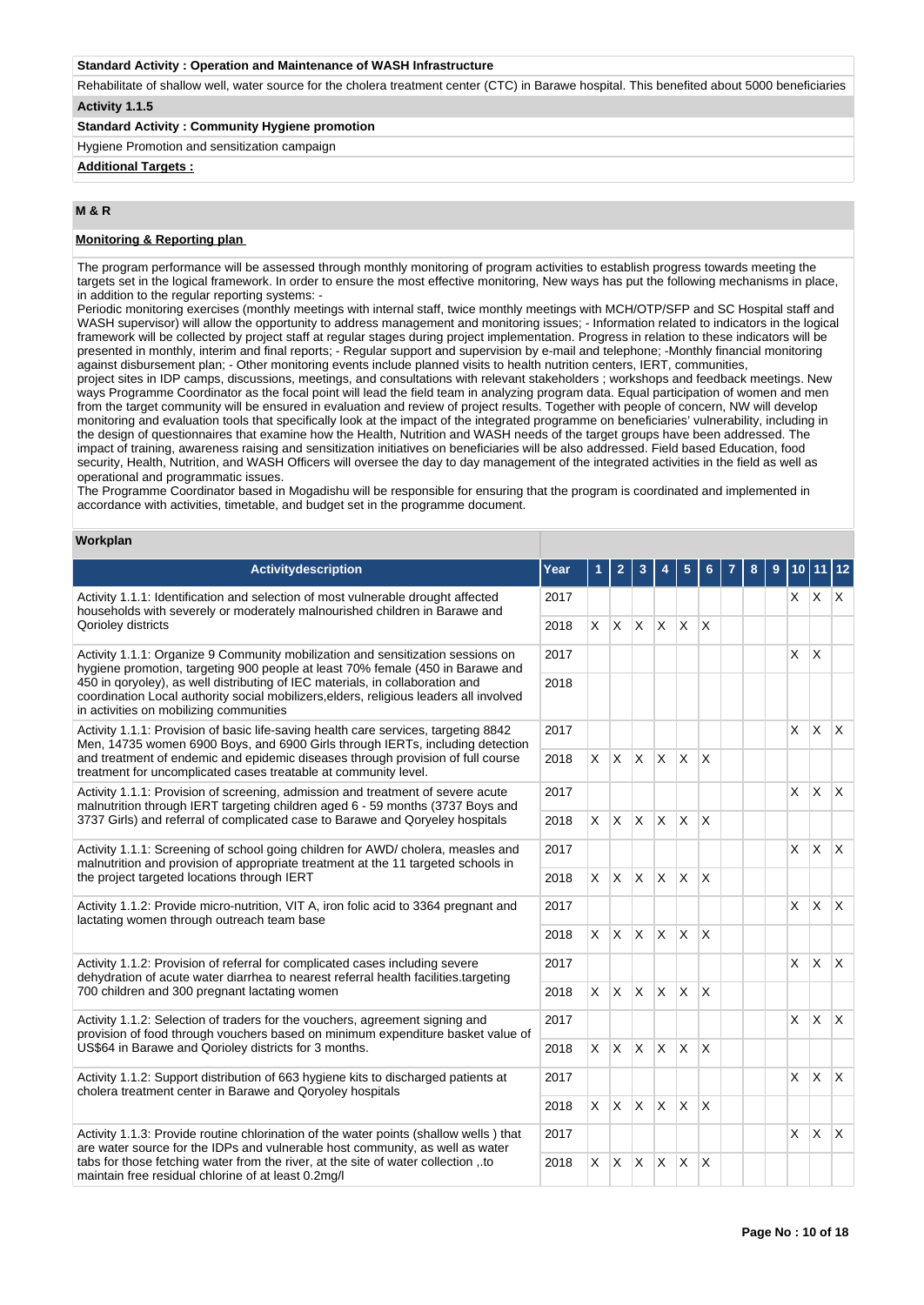| Activity 1.1.3: Provision of vaccine to under 5 years children targeting 1500 and<br>tetanus toxoid to 1000 of women child bearing age (WCBA) in target areas    |      |   |   |    |          |              |                         |  | Χ | x |  |
|------------------------------------------------------------------------------------------------------------------------------------------------------------------|------|---|---|----|----------|--------------|-------------------------|--|---|---|--|
|                                                                                                                                                                  |      | X | X | X. | <b>X</b> | $\mathsf{X}$ | $\mathsf{I} \mathsf{X}$ |  |   |   |  |
| Activity 1.1.4: Rehabilitate of shallow well, water source for the cholera treatment<br>center (CTC) in Barawe hospital. This benefited about 5000 beneficiaries | 2017 |   |   |    |          |              |                         |  | Χ | x |  |
|                                                                                                                                                                  | 2018 |   |   |    |          |              |                         |  |   |   |  |
| Activity 1.1.5: Hygiene Promotion and sensitization campaign                                                                                                     |      |   |   |    |          |              |                         |  |   |   |  |
|                                                                                                                                                                  |      |   |   |    |          |              |                         |  |   |   |  |
| <b>OTHER INFO</b>                                                                                                                                                |      |   |   |    |          |              |                         |  |   |   |  |

#### **Accountability to Affected Populations**

New ways will collaborate closely with the Local authority; it will insure effective and efficient delivery of services. It will be facilitating the coordination between NEW WAYS, ISWA administration and federal government and also doing supporting supervision to the sites in the field, also to assess the quality of the service. The regional state MOH of ISWA has been heavily engaged in the discussion about the initial project design and the MOH team is having frequent access to the cities of Barawe and Qoryoley for monitoring with possible feedback to New Ways and other concerning bodies on the quality of the project implementation. Beneficiaries will be informed of their rights to demand accountability. Projects also adapt community engagement approach and focus on sustainability, including capacity building to ensure continued gains to beneficiaries

#### **Implementation Plan**

New ways intend to Implement and improve an integrated health, nutrition and wash interventions, especially in poor communities, which require a combination of community and facility-based activities, with support from central levels of organization. New ways has identifies the target beneficiaries in this proposal

IERT may also play a part in mobilizing social demand for services and in generating pressure for policy change, targeting specific areas with low accessibility and specific biological groups—generally women and children— within those areas, followed a bottle neck analysis exercise of our programs (health, nutrition and Wash) in a workshop organized by UNICEF. Screening is an effective tool of individuals for admittance into the programs (a form of targeting)

based on nutritional status, as well as areas, where previous outbreak of epidemics (AWD, measles, etc) has occurred. Hygiene sensitization will be undertaken by hygiene promotion members of the IERT . hygiene kit will be distributed to at CTC for caretakers, basin containing chlorinated water will be placed at the entrance and exit points of the CTC, IEC materials will be distributed. IERT will detect and treat cases of malnutrition, referring cases with complication to the SC, chlorinate water sources. New way will be receiving health, nutrition, and wash supplies including drugs, RUTF, chlorine, hygiene kits from WHO and UNICEF.

Containers for water transportation will be disinfected at water points, water committee will be established. New ways will be organizing training sections with the support of qualified and experienced facilitators,

The nature of the project is built on enhancing and complementing interventions being undertaken by New ways to address the current drought crisis. Staff with exellent capacity willbe recruted among available qualified local staff to implement, drive forward and consolidate the proposed activities, while the beneficiary communities have equally gained knowledge that will be resident in the communities. All the activities proposed by New ways are discussed with relevant Stakeholders in the target districts and among community members and reflect priorities set out by their representatives and leaders. Linking Relief, Rehabilitation and Development (LRRD) is central to the implementation of New ways interventions, covering the immediate needs while focusing on long-term development and sustainability commitments. In its needs based approaches, the project builds in longer term aspects such as dealing with root-causes of malnutrition and under nutrition, marginalization of IDPs, as well as child abuses and violations linking them to rights based approaches, gender equality as well as promoting methodologies that reflect mitigation, adaption of resilience of the impact of climatic change on communities. Besides the funding, New ways is already supporting or implementing activities that mainstream correct nutrition practices, disaster risk reduction and food security in Somalia, tuned in the rehabilitation and development modes while driven by the beneficiary communities. The issues of mainstreaming community-led disaster risk reduction endeavors, dignity of people, including gender equality, human rights and environmental protection already form the bedrock of various interventions and policies of New ways. In previous and current endeavors, New ways has always encouraged the supported Health facilities into the appreciation and implementation.

#### **Coordination with other Organizations in project area**

| Name of the organization | Areas/activities of collaboration and rationale |
|--------------------------|-------------------------------------------------|
| Swiss Kalmo              | information sharing and coordination            |
| <b>WHO</b>               | Medical supply                                  |
| Health cluster           | information sharing and coordination            |
| WASH cluster             | information sharing and coordination            |
| Nutrition cluster        | information sharing and coordination            |
| Food cluster             | information sharing and coordination            |
| <b>Education cluster</b> | information sharing and coordination            |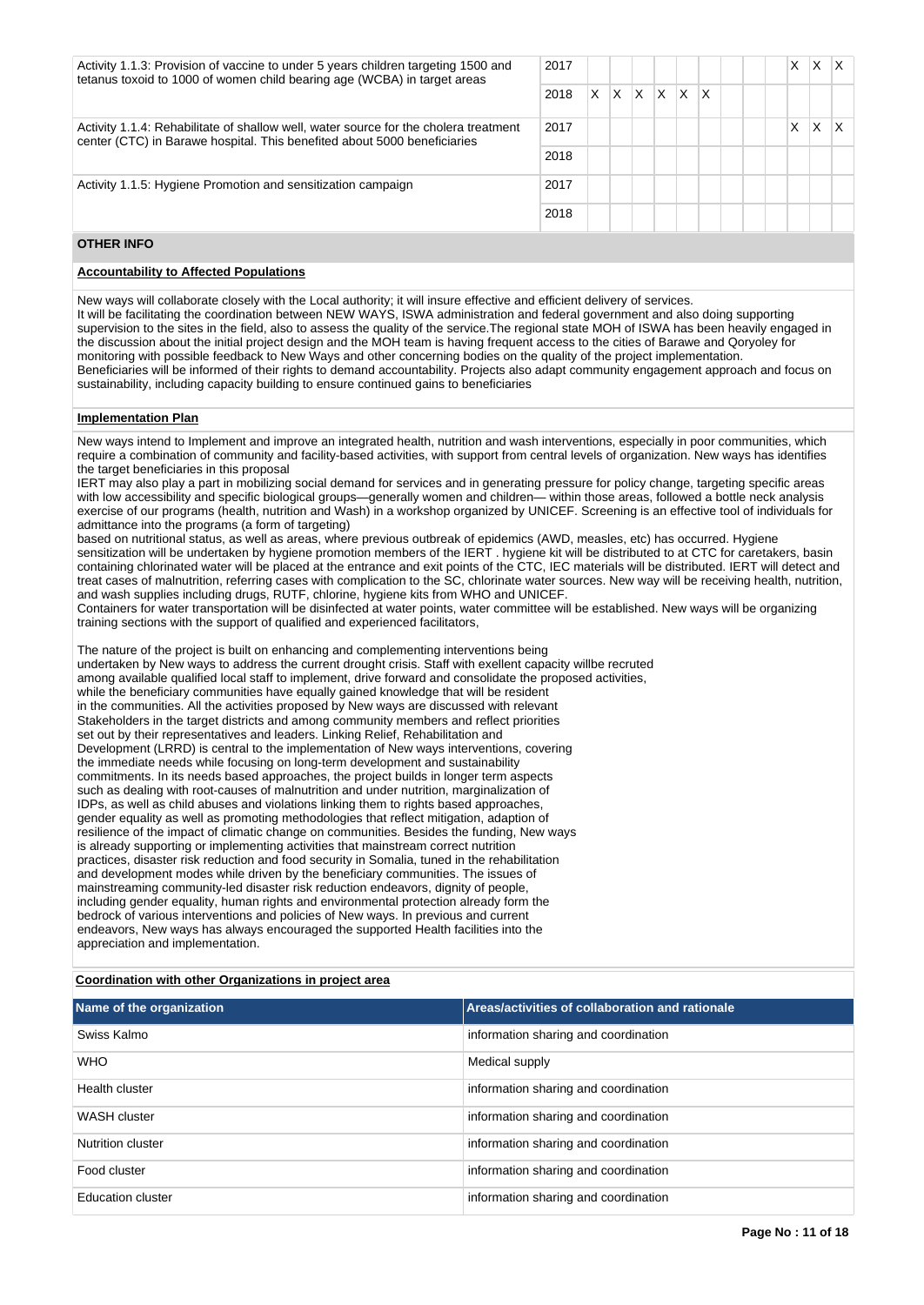| <b>LINICEE</b> | f nutrition supply and medical supply |
|----------------|---------------------------------------|
|                |                                       |

WASH regional hub **provision of hygiene kit and IEC materials** provision of hygiene kit and IEC materials

#### **Environment Marker Of The Project**

A: Neutral Impact on environment with No mitigation

#### **Gender Marker Of The Project**

2a- The project is designed to contribute significantly to gender equality

#### **Justify Chosen Gender Marker Code**

The project is gender sensitive to address the special needs of all gender groups especially the most vulnerable i.e. the children and women towards realization of happy and productive families.Barawe and Qoryoley being a semi-rural district in an underserved region is heavily dominated by cultural tendencies that play against women and deny them basic rights including the right to seek healthcare on their own. The project entails to overcome that through community sensitization and engaging religious leaders to debunk harmful cultural practices while also encouraging women to seek healthcare. Men as the households' controllers will be engaged to sensitize them to allow women to have the choice of seeking healthcare and type of service. Minorities in Barawe and Qoryoley, in particular those who live along the coastal areas will be fully integrated to the project through having it in their areas and also recruiting qualified staff and CHWs from their communities in the remote areas, will also access basic health services through an outreach program mobile clinic (IERT) that will visit health outstations established in strategic locations at least once every week.

During community health trainings, at least one village health workers and birth attendant will be trained. Measures are also put in place to maintain gender balance in terms of staff recruitment. Women members will be made members of the community committees for management of health facilities such as HC, Nutrition sites and health posts through established project management committee. Apart from that, gender will be considered during recruitment of the staffs and 40% for female candidate will be considered, also specific position will be considered strictly for qualified female candidates and at least two disables community member.

#### **Protection Mainstreaming**

New ways is mainstreaming protection as a cross-cutting theme, which implies incorporating protection principles and promoting meaningful access, safety and dignity in humanitarian aid, upholding Protection Principles, and to mainstream gender in the project cycle. New ways through the water committee ( half of its members will be female) will enhance the role of women in decision making, particularly in matters of great concern for women, such as water. Furthermore, New ways, during the implementation period of the project, will integrate the project cycle with the followings:

- Identifying and strategically integrating or mainstreaming gender in the project cycle
- Identifying and collecting and generating sex, age and socio-economic disaggregated data.
- Waking long distance to access health and nutrition services expose women to gender based violence. New ways, with these mobile teams of IERT intend to prevent such events by reaching those beneficiaries in their settlements,
- In the unfortunate circumstances of GBV, new ways will provide referral notes to the victims.

#### **Country Specific Information**

#### **Safety and Security**

New ways will make sure safety and security for program staff and targeted beneficiaries by ensuring inclusive and equitable access to the IERT activities for all the population, locals and IDPs without any sort of discrimination. Community based health management committee will be formed through community-based selection with the help of community elders, religious leader and women groups as well as minority representatives. They will be managing beneficiaries complains and provision of feedback mechanisms and conflict resolution First, do not harm approach principle will be guiding the IERT during the entire project duration.

#### **Access**

No challenge is expected during the implementation period, since news ways is operating in Barawe district and Qoryooley town, and have selected the targeted hard to reach areas meticulously, taking in consideration accessibility issues.

# **BUDGET**

| Code      | <b>Budget Line Description</b>    |           | D / S Quantity Unit | cost | <b>Duration</b><br><b>Recurran</b><br>ce | $\frac{9}{6}$<br>charged<br>to CHF | <b>Total Cost</b> |
|-----------|-----------------------------------|-----------|---------------------|------|------------------------------------------|------------------------------------|-------------------|
|           | 1. Supplies (materials and goods) |           |                     |      |                                          |                                    |                   |
| <b>NA</b> | <b>NA</b>                         | <b>NA</b> | 0                   | 0.00 | 0                                        | 0                                  | 0.00              |
|           | <b>NA</b>                         |           |                     |      |                                          |                                    |                   |
|           | <b>Section Total</b>              |           |                     |      |                                          |                                    | 0.00              |
|           | 2. Transport and Storage          |           |                     |      |                                          |                                    |                   |
| <b>NA</b> | <b>NA</b>                         | <b>NA</b> | $\mathbf 0$         | 0.00 | 0                                        | 0                                  | 0.00              |
|           | <b>NA</b>                         |           |                     |      |                                          |                                    |                   |
|           | <b>Section Total</b>              |           |                     |      |                                          |                                    | 0.00              |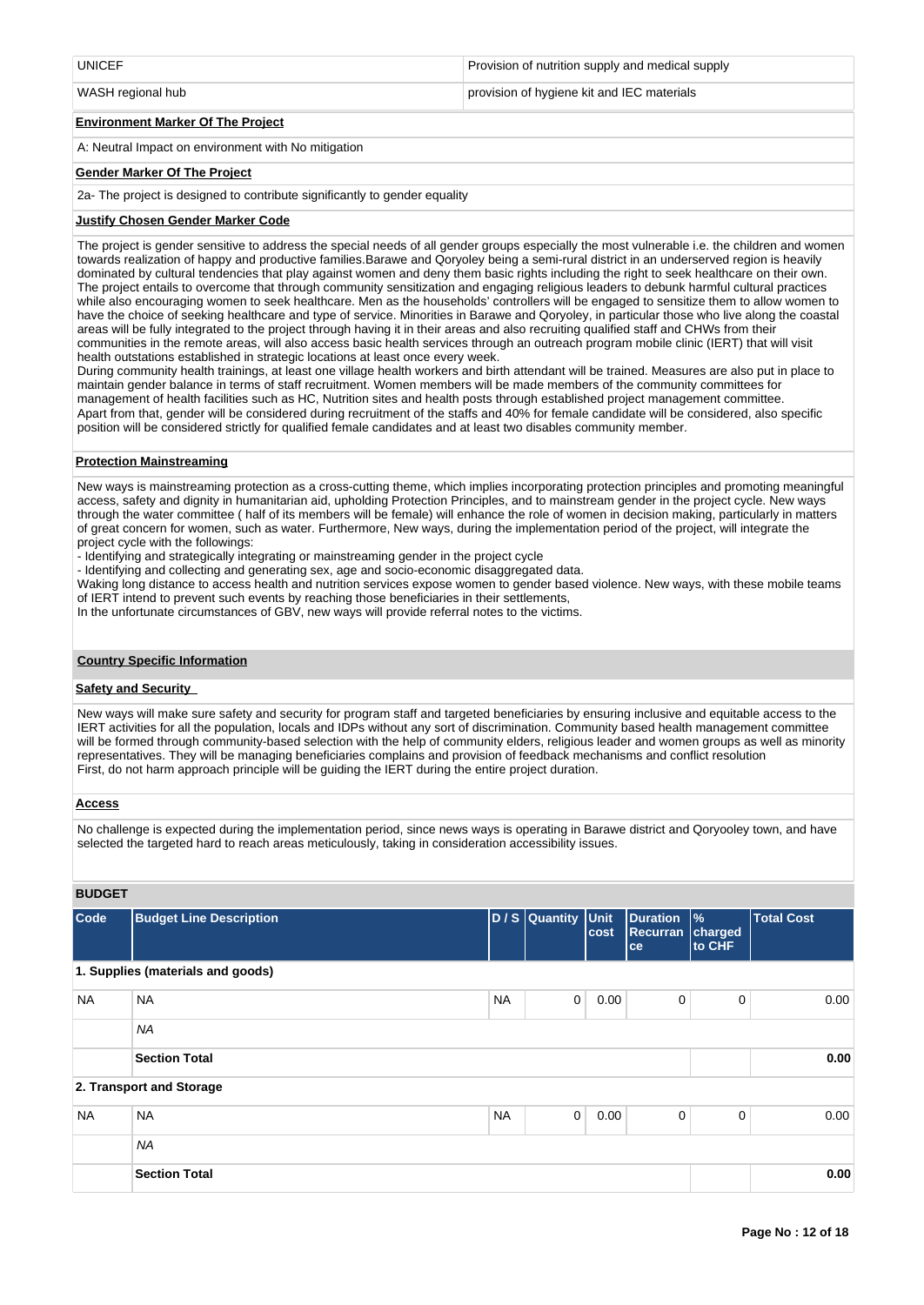|                   | 3. International Staff                                       |           |             |          |                     |           |            |
|-------------------|--------------------------------------------------------------|-----------|-------------|----------|---------------------|-----------|------------|
| <b>NA</b>         | <b>NA</b>                                                    | <b>NA</b> | 0           | 0.00     | 0                   | $\pmb{0}$ | 0.00       |
|                   | <b>NA</b>                                                    |           |             |          |                     |           |            |
|                   | <b>Section Total</b>                                         |           |             |          |                     |           | 0.00       |
| 4. Local Staff    |                                                              |           |             |          |                     |           |            |
| <b>NA</b>         | <b>NA</b>                                                    | <b>NA</b> | 0           | 0.00     | 0                   | $\pmb{0}$ | 0.00       |
|                   | <b>NA</b>                                                    |           |             |          |                     |           |            |
|                   | <b>Section Total</b>                                         |           |             |          |                     |           | 0.00       |
|                   | 5. Training of Counterparts                                  |           |             |          |                     |           |            |
| <b>NA</b>         | <b>NA</b>                                                    | <b>NA</b> | $\mathbf 0$ | 0.00     | 0                   | $\pmb{0}$ | 0.00       |
|                   | <b>NA</b>                                                    |           |             |          |                     |           |            |
|                   | <b>Section Total</b>                                         |           |             |          |                     |           | $0.00\,$   |
|                   | 6. Contracts (with implementing partners)                    |           |             |          |                     |           |            |
| <b>NA</b>         | <b>NA</b>                                                    | <b>NA</b> | $\mathbf 0$ | 0.00     | 0                   | $\pmb{0}$ | 0.00       |
|                   | <b>NA</b>                                                    |           |             |          |                     |           |            |
|                   | <b>Section Total</b>                                         |           |             |          |                     |           | $0.00\,$   |
|                   | 7. Other Direct Costs                                        |           |             |          |                     |           |            |
| <b>NA</b>         | <b>NA</b>                                                    | <b>NA</b> | 0           | 0.00     | 0                   | $\pmb{0}$ | 0.00       |
|                   | <b>NA</b>                                                    |           |             |          |                     |           |            |
|                   | <b>Section Total</b>                                         |           |             |          |                     |           | 0.00       |
| 8. Indirect Costs |                                                              |           |             |          |                     |           |            |
| <b>NA</b>         | <b>NA</b>                                                    | <b>NA</b> | $\mathbf 0$ | 0.00     | $\mathsf 0$         | $\pmb{0}$ | 0.00       |
|                   | <b>NA</b>                                                    |           |             |          |                     |           |            |
|                   | <b>Section Total</b>                                         |           |             |          |                     |           | 0.00       |
|                   | 11. A:1 Staff and Other Personnel Costs: International Staff |           |             |          |                     |           |            |
| <b>NA</b>         | <b>NA</b>                                                    | <b>NA</b> | $\mathbf 0$ | 0.00     | 0                   | $\pmb{0}$ | 0.00       |
|                   | <b>NA</b>                                                    |           |             |          |                     |           |            |
|                   | <b>Section Total</b>                                         |           |             |          |                     |           | 0.00       |
|                   | 12. A:1 Staff and Other Personnel Costs: Local Staff         |           |             |          |                     |           |            |
| <b>NA</b>         | <b>NA</b>                                                    | <b>NA</b> | $\pmb{0}$   | $0.00\,$ | $\mathsf 0$         | $\pmb{0}$ | 0.00       |
|                   | <b>NA</b>                                                    |           |             |          |                     |           |            |
|                   | <b>Section Total</b>                                         |           |             |          |                     |           | $0.00\,$   |
|                   | 13. B:2 Supplies, Commodities, Materials                     |           |             |          |                     |           |            |
| <b>NA</b>         | <b>NA</b>                                                    | <b>NA</b> | $\pmb{0}$   | $0.00\,$ | $\mathsf 0$         | $\pmb{0}$ | 0.00       |
|                   | <b>NA</b>                                                    |           |             |          |                     |           |            |
|                   | <b>Section Total</b>                                         |           |             |          |                     |           | $0.00\,$   |
|                   | 14. C:3 Equipment                                            |           |             |          |                     |           |            |
| <b>NA</b>         | <b>NA</b>                                                    | <b>NA</b> | $\mathsf 0$ | $0.00\,$ | $\mathsf{O}\xspace$ | $\pmb{0}$ | 0.00       |
|                   | <b>NA</b>                                                    |           |             |          |                     |           |            |
|                   | <b>Section Total</b>                                         |           |             |          |                     |           | $\bf 0.00$ |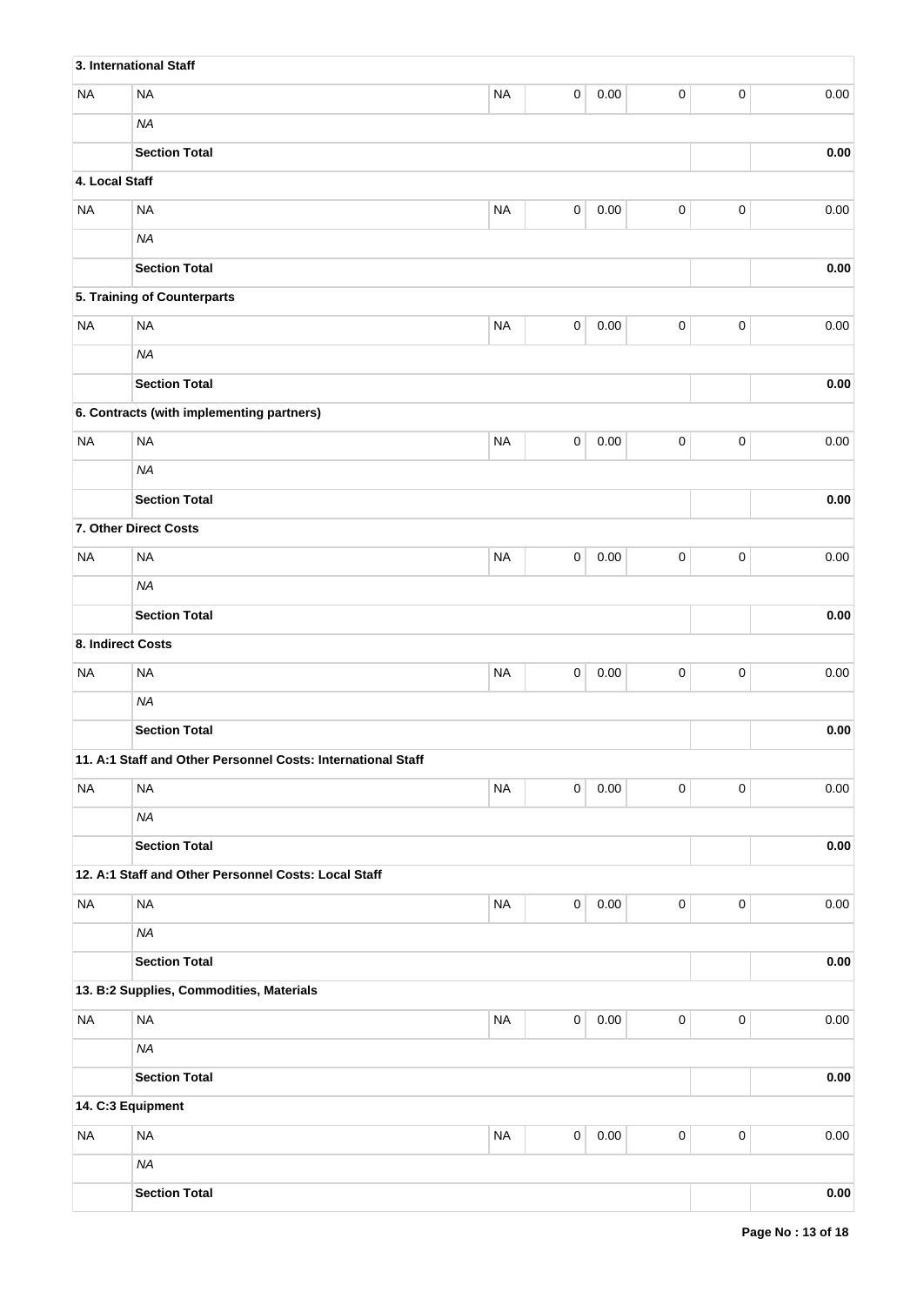|                                                                                                                                                                                                                                                                                                                                                                                                                                                                                                                                                              | 15. D:4 Contractual Services                                                                                                                                                                                                                                                                                                                                                                                                                                                                                                                                 |           |                |                |             |                 |           |  |  |
|--------------------------------------------------------------------------------------------------------------------------------------------------------------------------------------------------------------------------------------------------------------------------------------------------------------------------------------------------------------------------------------------------------------------------------------------------------------------------------------------------------------------------------------------------------------|--------------------------------------------------------------------------------------------------------------------------------------------------------------------------------------------------------------------------------------------------------------------------------------------------------------------------------------------------------------------------------------------------------------------------------------------------------------------------------------------------------------------------------------------------------------|-----------|----------------|----------------|-------------|-----------------|-----------|--|--|
| NA.                                                                                                                                                                                                                                                                                                                                                                                                                                                                                                                                                          | <b>NA</b>                                                                                                                                                                                                                                                                                                                                                                                                                                                                                                                                                    | NA.       | 0              | 0.00           | 0           | 0               | 0.00      |  |  |
|                                                                                                                                                                                                                                                                                                                                                                                                                                                                                                                                                              | NA                                                                                                                                                                                                                                                                                                                                                                                                                                                                                                                                                           |           |                |                |             |                 |           |  |  |
|                                                                                                                                                                                                                                                                                                                                                                                                                                                                                                                                                              | <b>Section Total</b>                                                                                                                                                                                                                                                                                                                                                                                                                                                                                                                                         |           |                |                |             |                 | 0.00      |  |  |
| 16. E:5 Travel                                                                                                                                                                                                                                                                                                                                                                                                                                                                                                                                               |                                                                                                                                                                                                                                                                                                                                                                                                                                                                                                                                                              |           |                |                |             |                 |           |  |  |
| <b>NA</b>                                                                                                                                                                                                                                                                                                                                                                                                                                                                                                                                                    | NA                                                                                                                                                                                                                                                                                                                                                                                                                                                                                                                                                           | ΝA        | 0              | 0.00           | 0           | 0               | 0.00      |  |  |
|                                                                                                                                                                                                                                                                                                                                                                                                                                                                                                                                                              | NA                                                                                                                                                                                                                                                                                                                                                                                                                                                                                                                                                           |           |                |                |             |                 |           |  |  |
|                                                                                                                                                                                                                                                                                                                                                                                                                                                                                                                                                              | <b>Section Total</b>                                                                                                                                                                                                                                                                                                                                                                                                                                                                                                                                         |           |                | 0.00           |             |                 |           |  |  |
|                                                                                                                                                                                                                                                                                                                                                                                                                                                                                                                                                              | 17. F:6 Transfers and Grants to Counterparts                                                                                                                                                                                                                                                                                                                                                                                                                                                                                                                 |           |                |                |             |                 |           |  |  |
| <b>NA</b>                                                                                                                                                                                                                                                                                                                                                                                                                                                                                                                                                    | <b>NA</b>                                                                                                                                                                                                                                                                                                                                                                                                                                                                                                                                                    | NA.       | 0              | 0.00           | 0           | 0               | 0.00      |  |  |
|                                                                                                                                                                                                                                                                                                                                                                                                                                                                                                                                                              | NA                                                                                                                                                                                                                                                                                                                                                                                                                                                                                                                                                           |           |                |                |             |                 |           |  |  |
|                                                                                                                                                                                                                                                                                                                                                                                                                                                                                                                                                              | <b>Section Total</b>                                                                                                                                                                                                                                                                                                                                                                                                                                                                                                                                         |           |                |                |             |                 | 0.00      |  |  |
|                                                                                                                                                                                                                                                                                                                                                                                                                                                                                                                                                              | 18. G:7 General Operating and Other Direct Costs                                                                                                                                                                                                                                                                                                                                                                                                                                                                                                             |           |                |                |             |                 |           |  |  |
| <b>NA</b>                                                                                                                                                                                                                                                                                                                                                                                                                                                                                                                                                    | <b>NA</b>                                                                                                                                                                                                                                                                                                                                                                                                                                                                                                                                                    | NA        | 0              | 0.00           | $\mathbf 0$ | $\mathbf 0$     | 0.00      |  |  |
|                                                                                                                                                                                                                                                                                                                                                                                                                                                                                                                                                              | ΝA                                                                                                                                                                                                                                                                                                                                                                                                                                                                                                                                                           |           |                |                |             |                 |           |  |  |
| <b>Section Total</b>                                                                                                                                                                                                                                                                                                                                                                                                                                                                                                                                         |                                                                                                                                                                                                                                                                                                                                                                                                                                                                                                                                                              |           |                |                |             |                 |           |  |  |
|                                                                                                                                                                                                                                                                                                                                                                                                                                                                                                                                                              | 19. H.8 Indirect Programme Support Costs                                                                                                                                                                                                                                                                                                                                                                                                                                                                                                                     |           |                |                |             |                 |           |  |  |
| <b>NA</b>                                                                                                                                                                                                                                                                                                                                                                                                                                                                                                                                                    | <b>NA</b>                                                                                                                                                                                                                                                                                                                                                                                                                                                                                                                                                    | <b>NA</b> | 0              | 0.00           | $\mathbf 0$ | $\mathbf 0$     | 0.00      |  |  |
|                                                                                                                                                                                                                                                                                                                                                                                                                                                                                                                                                              |                                                                                                                                                                                                                                                                                                                                                                                                                                                                                                                                                              |           |                |                |             |                 |           |  |  |
| <b>Section Total</b>                                                                                                                                                                                                                                                                                                                                                                                                                                                                                                                                         |                                                                                                                                                                                                                                                                                                                                                                                                                                                                                                                                                              |           |                |                |             |                 |           |  |  |
|                                                                                                                                                                                                                                                                                                                                                                                                                                                                                                                                                              | 20. Staff and Other Personnel Costs                                                                                                                                                                                                                                                                                                                                                                                                                                                                                                                          |           |                |                |             |                 |           |  |  |
| 1.1                                                                                                                                                                                                                                                                                                                                                                                                                                                                                                                                                          | Logistici Officer                                                                                                                                                                                                                                                                                                                                                                                                                                                                                                                                            | D         | 1              | 800.0<br>0     | 9           | 20.00           | 1,440.00  |  |  |
|                                                                                                                                                                                                                                                                                                                                                                                                                                                                                                                                                              | Logistic Officer will oversee and coordinate various tasks in order to maintain adequate levels supplies and equipment for the<br>project (i.e Drugs and medical supplies and equipment )implementation .He will receive a monthly salary of 1500\$ which is based<br>on the national staffs salary scale .60% will be charged to the CHF and 40% to New ways.                                                                                                                                                                                               |           |                |                |             |                 |           |  |  |
| 1.2                                                                                                                                                                                                                                                                                                                                                                                                                                                                                                                                                          | Nurses in 7 Mobile Clinics(IERT                                                                                                                                                                                                                                                                                                                                                                                                                                                                                                                              | D         |                | 7 450.0<br>0   |             | $9 \mid 100.00$ | 28,350.00 |  |  |
|                                                                                                                                                                                                                                                                                                                                                                                                                                                                                                                                                              | The Nurse who will be part of the IERT will have responsibility for the case management and care of patients. The Nurse will<br>ensure that the delivery of health services is conducted according to the national guidelines and referring cases that requires<br>more specialized attention. He/she will receive monthly salary of 450\$. Salary is based on NWO Salary scale                                                                                                                                                                              |           |                |                |             |                 |           |  |  |
| 1.3                                                                                                                                                                                                                                                                                                                                                                                                                                                                                                                                                          | Midwives in 7 Mobile clinics                                                                                                                                                                                                                                                                                                                                                                                                                                                                                                                                 | D         |                | 7   450.0<br>0 | 9           | 100.00          | 28,350.00 |  |  |
|                                                                                                                                                                                                                                                                                                                                                                                                                                                                                                                                                              | Examining and monitoring pregnant women , assessing care requirements and writing care plans, undertaking antenatal care in<br>hospitals, homes and GP practices, carrying out screening tests, taking patient samples, pulses, temperatures and blood<br>pressures, caring for and assisting women in labour, monitoring and administering medication, injections and intravenous<br>infusions during labour, monitoring the foetus during labour, helping parents to cope with miscarriage, termination, stillbirth and<br>neonatal death, writing records |           |                |                |             |                 |           |  |  |
| 1.4                                                                                                                                                                                                                                                                                                                                                                                                                                                                                                                                                          | Community health workers in 7 Mobile clinics, 1 in each mobile   D<br>team                                                                                                                                                                                                                                                                                                                                                                                                                                                                                   |           | 7 <sup>1</sup> | 200.0<br>0     | 9           | 100.00          | 12,600.00 |  |  |
| Give health education, health Care program which consists of water and sanitation,<br>immunization, health and nutrition education, family planning and basic<br>curative services. Diagnose, treat, common illnesses and provide health education on diarrhea, dysentery,<br>fever, anemia, worm infection, scabies, and ringworm                                                                                                                                                                                                                           |                                                                                                                                                                                                                                                                                                                                                                                                                                                                                                                                                              |           |                |                |             |                 |           |  |  |
| 1.5                                                                                                                                                                                                                                                                                                                                                                                                                                                                                                                                                          | Project Manager                                                                                                                                                                                                                                                                                                                                                                                                                                                                                                                                              | D         | 1              | 2,000<br>.00   | 9           | 20.00           | 3,600.00  |  |  |
| Ensure planning, implementation and coordination of the Health Nutrition and WASH<br>Integrated emergency response in Barawe and Qoryolei districts.<br>Support the planning, implementation and Supervise the Case Management process related to<br>Survivors of grave abuses, with specific focus on all the Medical follow ups<br>Mainstream health topics in other sectors<br>Directly manage, coordinate and supervise New ways health staff in the field (doctors, other medical staff)<br>Provide technical medical support to the protection program |                                                                                                                                                                                                                                                                                                                                                                                                                                                                                                                                                              |           |                |                |             |                 |           |  |  |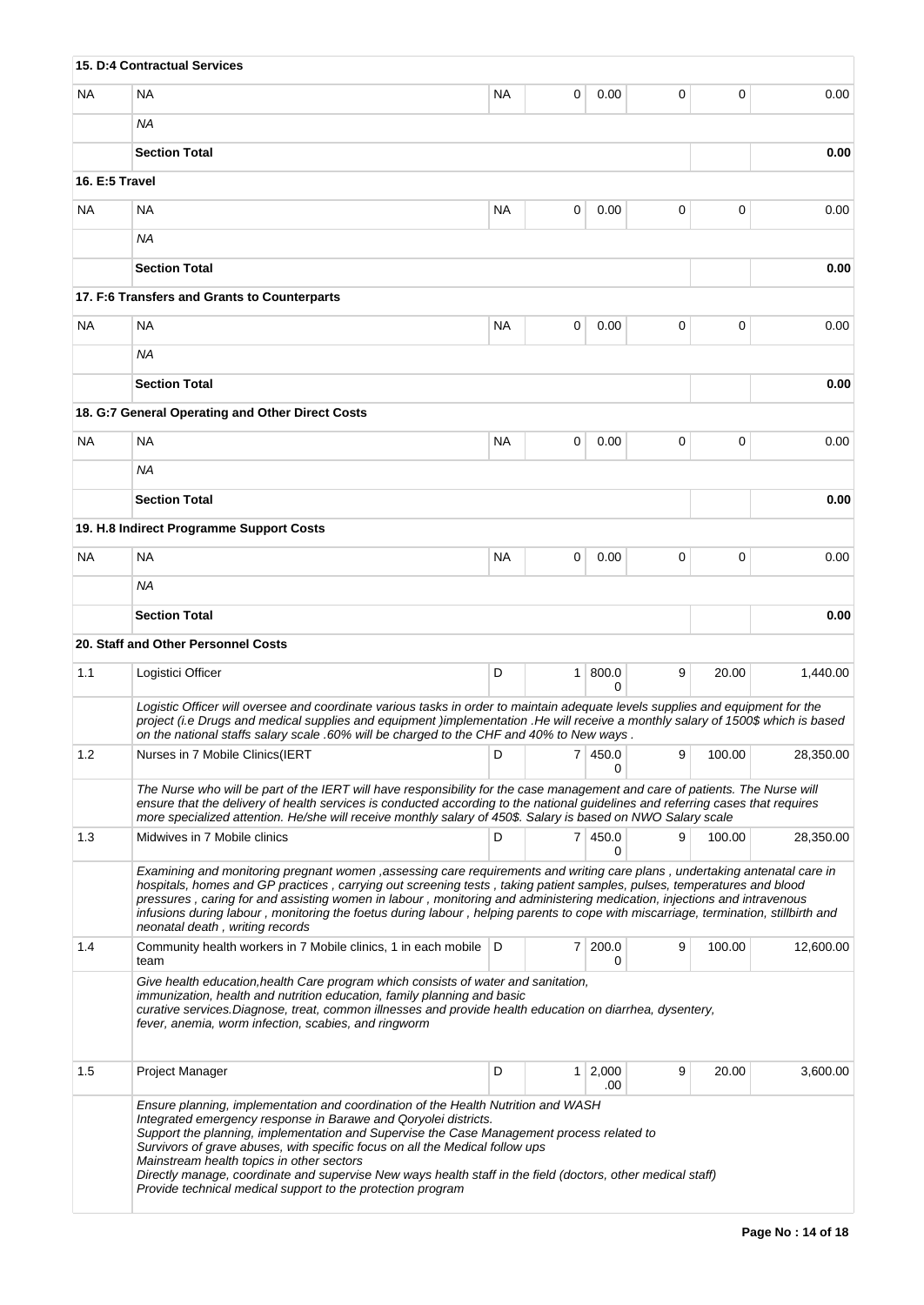| 1.6           | Accountant                                                                                                                                                                                                                                                                                                                                                                                                           | D         |                | 1   800.0<br>U         | 9            | 50.00  | 3,600.00   |
|---------------|----------------------------------------------------------------------------------------------------------------------------------------------------------------------------------------------------------------------------------------------------------------------------------------------------------------------------------------------------------------------------------------------------------------------|-----------|----------------|------------------------|--------------|--------|------------|
|               | To contribute to the effective and efficient management of financial resources for the Programme in accordance with New ways<br>organization finance management standards and procedures.                                                                                                                                                                                                                            |           |                |                        |              |        |            |
| 1.7           | 2 store keepers                                                                                                                                                                                                                                                                                                                                                                                                      | D         |                | 2 200.0<br>0           | 9            | 80.00  | 2,880.00   |
|               | The main responsibility of the store keepers is to protect the property and assets in the storage or premises. Their monthly salary<br>will be 200\$ and its based on NWO salary scales.                                                                                                                                                                                                                             |           |                |                        |              |        |            |
| 1.8           | Food voucher clerks (2)                                                                                                                                                                                                                                                                                                                                                                                              | D         |                | 2 200.0<br>0           | 3            | 100.00 | 1,200.00   |
|               | Responsible for the collection of beneficiary details, data entry and voucher distribution                                                                                                                                                                                                                                                                                                                           |           |                |                        |              |        |            |
|               | <b>Section Total</b>                                                                                                                                                                                                                                                                                                                                                                                                 |           |                |                        |              |        | 82,020.00  |
|               | 21. Supplies, Commodities, Materials                                                                                                                                                                                                                                                                                                                                                                                 |           |                |                        |              |        |            |
| 2.1           | Medical and none medical Drugs                                                                                                                                                                                                                                                                                                                                                                                       | D         |                | $1 \mid 11,76$<br>5.00 | $\mathbf{1}$ | 100.00 | 11,765.00  |
|               | Project will procure and distribute essential drugs to all outreach mobile team for detail attached BOQ. These essential drugs will<br>be benefitted 37377beneficiaries)                                                                                                                                                                                                                                             |           |                |                        |              |        |            |
| 2.2           | Transport of essential medical supplies in 2 districts                                                                                                                                                                                                                                                                                                                                                               | D         |                | 2   800.0<br>0         | 1            | 100.00 | 1,600.00   |
|               | Transportation costs for the essential medical drugs from Mogadishu to the project areas -(Qoryolei and Barawe)- of 2 trucks of<br>2 tonnes. Each truck will be hired at 800\$.                                                                                                                                                                                                                                      |           |                |                        |              |        |            |
| 2.3           | Storage for Barawe and Qoryoley                                                                                                                                                                                                                                                                                                                                                                                      | D         |                | $1 \mid 1,100$<br>.00  | 1            | 80.00  | 880.00     |
|               | Storage facility cost estimated @ 500\$ for Barawe and 600\$ for Qoryoley for the duration of 9 months. The storage facility will be<br>used for Medical drugs, WASH materials and equipment's storage.                                                                                                                                                                                                              |           |                |                        |              |        |            |
| 2.4           | Hygiene promotion and community sensitization                                                                                                                                                                                                                                                                                                                                                                        | D         |                | $1 \mid 4,590$<br>.00  | $\mathbf{1}$ | 100.00 | 4,590.00   |
|               | Connecting 9 community sensitization and mobilization sessions on hygiene promotion through house organized section to the<br>house visit as well as patients with acute water diarrhea and their care giver at the CTC cholera treatment center, focusing on<br>proper hand washing at critical moments, proper excreta disposal and safe water targeting 900people(450 in Barawe and 450 in<br>Qoryoley district), |           |                |                        |              |        |            |
| 2.5           | Rehabilitation of Shallow well equipping it with hand pump at<br>Cholera treatment unit of Barawe hospital                                                                                                                                                                                                                                                                                                           | D         |                | 1 3,650<br>.00.        | 1            | 100.00 | 3,650.00   |
|               | rehabilitation of Barawe Hospital Shallow well, rennovation of well, cover slab and installation of hand pump (3200+450, cost of<br>the hand pump, in order to Increase access to clean and safe water for the cholera treatment center in Barawe Hospital.                                                                                                                                                          |           |                |                        |              |        |            |
| 2.6           | Procure hygeien kits                                                                                                                                                                                                                                                                                                                                                                                                 | D         |                | 663 22.00              | 1            | 100.00 | 14,586.00  |
|               | the project will procure hygiene kits and will provide to the discharged patients of AWD. 663 hygiene kits will be provided. For<br>further details see attached BOQ                                                                                                                                                                                                                                                 |           |                |                        |              |        |            |
| 2.7           | Food voucher printing                                                                                                                                                                                                                                                                                                                                                                                                | D         | 500            | 0.80                   | 3            | 100.00 | 1,200.00   |
|               | Cost of printing food vouchers for redeeming food by the 500                                                                                                                                                                                                                                                                                                                                                         |           |                |                        |              |        |            |
| 2.8           | Food distribution through voucher to 500 HHs                                                                                                                                                                                                                                                                                                                                                                         | D         |                | 500 64.00              | 3            | 100.00 | 96,000.00  |
|               | Value of food voucher for the 500 households @ 64\$ as the minimum expenditure                                                                                                                                                                                                                                                                                                                                       |           |                |                        |              |        |            |
|               | <b>Section Total</b>                                                                                                                                                                                                                                                                                                                                                                                                 |           |                |                        |              |        | 134,271.00 |
| 22. Equipment |                                                                                                                                                                                                                                                                                                                                                                                                                      |           |                |                        |              |        |            |
| 3.1           | Medical Equipment for mobile team                                                                                                                                                                                                                                                                                                                                                                                    | D         | 1 <sup>1</sup> | 531.8<br>5             | 1            | 100.00 | 531.85     |
|               | Project will procure equpments and will be used by mobile teams. to all outreach mobile team for detail attached BOQ.                                                                                                                                                                                                                                                                                                |           |                |                        |              |        |            |
|               | <b>Section Total</b>                                                                                                                                                                                                                                                                                                                                                                                                 |           |                |                        |              |        | 531.85     |
|               | 23. Contractual Services                                                                                                                                                                                                                                                                                                                                                                                             |           |                |                        |              |        |            |
| <b>NA</b>     | <b>NA</b>                                                                                                                                                                                                                                                                                                                                                                                                            | <b>NA</b> | 0              | 0.00                   | 0            | 0      | 0.00       |
|               | ΝA                                                                                                                                                                                                                                                                                                                                                                                                                   |           |                |                        |              |        |            |
|               | <b>Section Total</b>                                                                                                                                                                                                                                                                                                                                                                                                 |           |                |                        |              |        | 0.00       |
| 24. Travel    |                                                                                                                                                                                                                                                                                                                                                                                                                      |           |                |                        |              |        |            |
| 5.1           | <b>Vehicle Rental for IERT</b>                                                                                                                                                                                                                                                                                                                                                                                       | D         |                | $7 \mid 1,200$<br>.00  | 9            | 80.00  | 60,480.00  |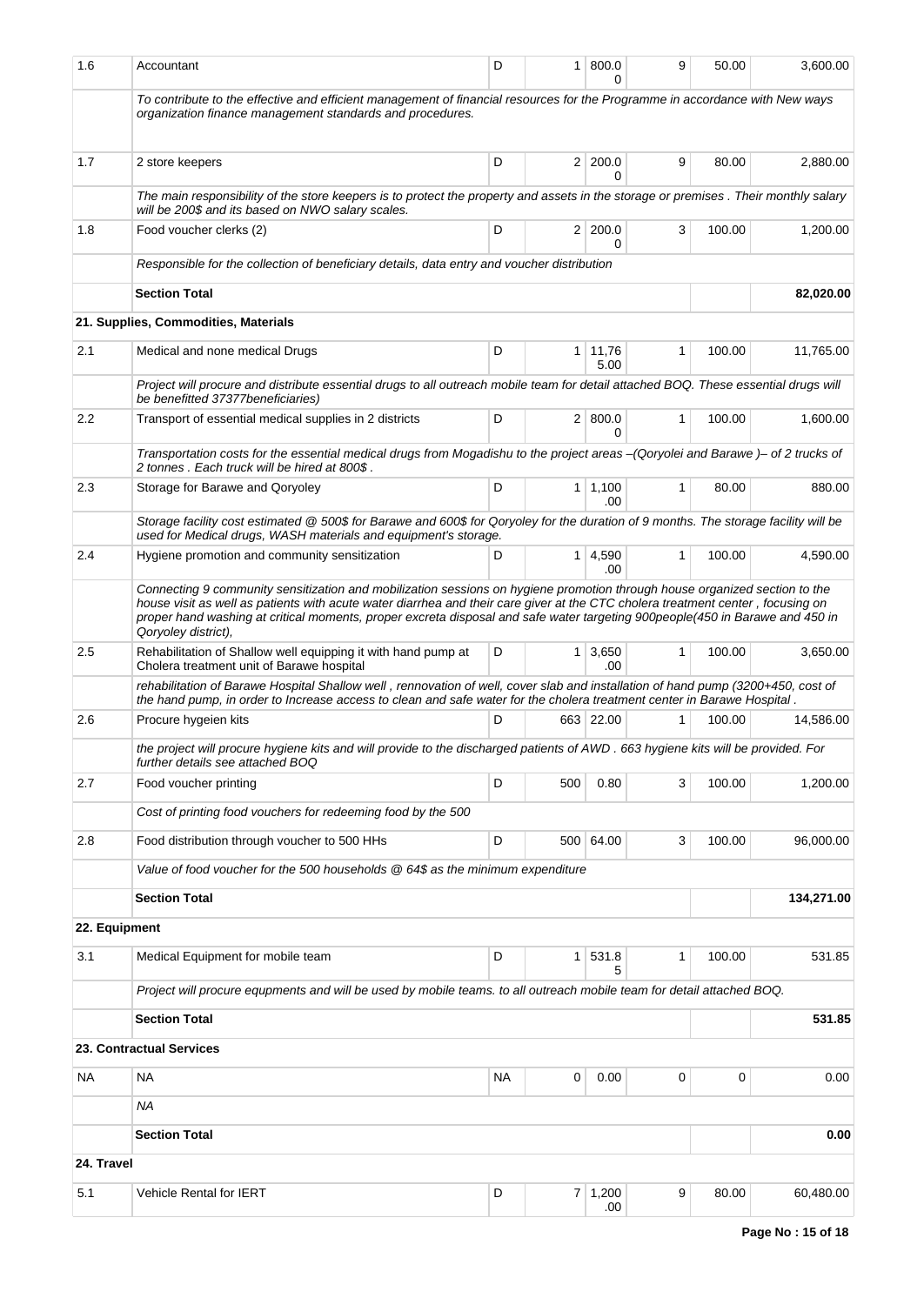|                   | 7 vehicles for the outreach program and monitoring and supervisions for Barawe and Qoryolei districts                                                           |           |              |                   |   |             |            |
|-------------------|-----------------------------------------------------------------------------------------------------------------------------------------------------------------|-----------|--------------|-------------------|---|-------------|------------|
|                   | <b>Section Total</b>                                                                                                                                            |           |              |                   |   |             | 60,480.00  |
|                   | 25. Transfers and Grants to Counterparts                                                                                                                        |           |              |                   |   |             |            |
| <b>NA</b>         | <b>NA</b>                                                                                                                                                       | <b>NA</b> | $\mathbf 0$  | 0.00              | 0 | $\mathbf 0$ | 0.00       |
|                   | <b>NA</b>                                                                                                                                                       |           |              |                   |   |             |            |
|                   | <b>Section Total</b>                                                                                                                                            |           |              |                   |   |             | 0.00       |
|                   | 26. General Operating and Other Direct Costs                                                                                                                    |           |              |                   |   |             |            |
| 7.1               | communication                                                                                                                                                   | D         | $\mathbf{1}$ | 300.0<br>$\Omega$ | 9 | 20.00       | 540.00     |
|                   | we have estimated the monthly airtime as 100\$ and Monthly internet Connectivity as 200\$ all for 9 months charged at 80%                                       |           |              |                   |   |             |            |
| 7.2               | Utilities cost for Barawe sub office                                                                                                                            | D         | $\mathbf{1}$ | 150.0<br>$\Omega$ | 9 | 80.00       | 1,080.00   |
|                   | Barawe office Utilities estimated electricity @80\$ and Water cost @70\$. We have estimated 150\$ for both water and Elcetricity<br>per month for 9 months      |           |              |                   |   |             |            |
| 7.3               | Stationary and Office Materials (Mogadishu                                                                                                                      | D         | $\mathbf{1}$ | 150.0<br>$\Omega$ | 9 | 80.00       | 1.080.00   |
|                   | office stationaries i.e printing papers, printer cartridges, biro pens, staples, staple pins and clipss, envelopes estimated at 150\$<br>per month for 9 months |           |              |                   |   |             |            |
|                   | <b>Section Total</b>                                                                                                                                            |           |              |                   |   |             | 2,700.00   |
| <b>SubTotal</b>   |                                                                                                                                                                 |           | 1,708.00     |                   |   |             | 280,002.85 |
| <b>Direct</b>     |                                                                                                                                                                 |           |              |                   |   |             | 280,002.85 |
| Support           |                                                                                                                                                                 |           |              |                   |   |             |            |
| <b>PSC Cost</b>   |                                                                                                                                                                 |           |              |                   |   |             |            |
|                   | <b>PSC Cost Percent</b>                                                                                                                                         |           |              |                   |   |             | 7.00       |
| <b>PSC Amount</b> |                                                                                                                                                                 |           |              |                   |   |             | 19,600.20  |
| <b>Total Cost</b> |                                                                                                                                                                 |           |              |                   |   |             | 299,603.05 |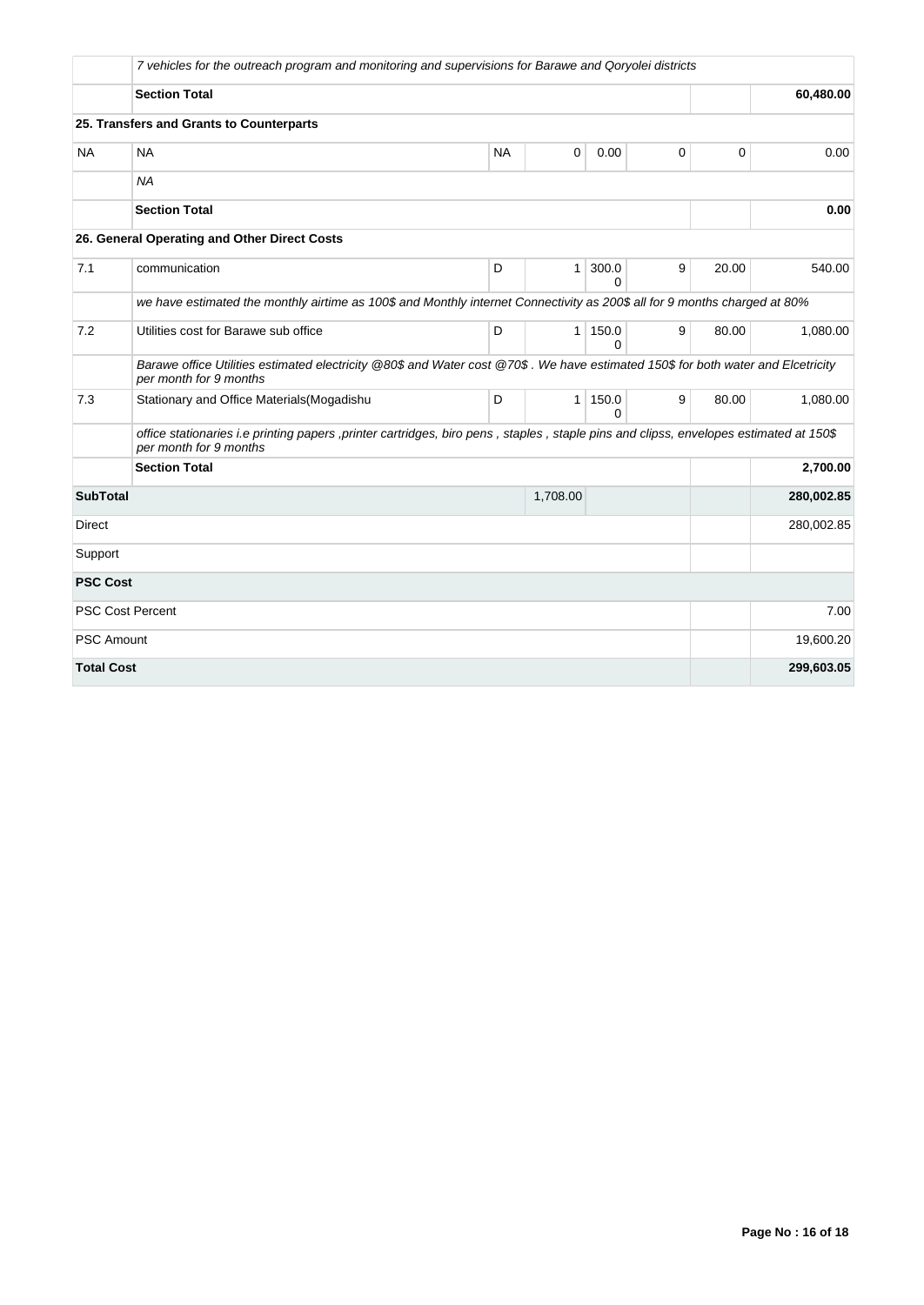# **Project Locations**

| <b>Location</b>           | <b>Estimated</b><br>percentage<br>of budget<br>for each<br><b>location</b> |            | <b>Estimated number of beneficiaries</b> | for each location |                      | <b>Activity Name</b>                                                                                                                                                                                                                                                                                                                                                                                                                                                                                                                                                                                                                                                                                                                                                                                                                                                                                                                                                                                                                                                                                                                                                                                                                                                                                                                                                                                                                                                                                                                                                                                                                                                                                                                                                                                                                                                                                                                                                         |
|---------------------------|----------------------------------------------------------------------------|------------|------------------------------------------|-------------------|----------------------|------------------------------------------------------------------------------------------------------------------------------------------------------------------------------------------------------------------------------------------------------------------------------------------------------------------------------------------------------------------------------------------------------------------------------------------------------------------------------------------------------------------------------------------------------------------------------------------------------------------------------------------------------------------------------------------------------------------------------------------------------------------------------------------------------------------------------------------------------------------------------------------------------------------------------------------------------------------------------------------------------------------------------------------------------------------------------------------------------------------------------------------------------------------------------------------------------------------------------------------------------------------------------------------------------------------------------------------------------------------------------------------------------------------------------------------------------------------------------------------------------------------------------------------------------------------------------------------------------------------------------------------------------------------------------------------------------------------------------------------------------------------------------------------------------------------------------------------------------------------------------------------------------------------------------------------------------------------------------|
|                           |                                                                            | <b>Men</b> | Women                                    |                   | Boys   Girls   Total |                                                                                                                                                                                                                                                                                                                                                                                                                                                                                                                                                                                                                                                                                                                                                                                                                                                                                                                                                                                                                                                                                                                                                                                                                                                                                                                                                                                                                                                                                                                                                                                                                                                                                                                                                                                                                                                                                                                                                                              |
| Lower Shabelle -> Baraawe |                                                                            | 65 5,305   |                                          | 8,841 4,140 4,140 |                      | 22,42 Activity 1.1.1 : Provision of screening, admission<br>6 and treatment of severe acute malnutrition<br>through IERT targeting children aged 6 - 59<br>months (3737 Boys and 3737 Girls) and referral<br>of complicated case to Barawe and Qoryeley<br>hospitals<br>Activity 1.1.1 : Organize 9 Community<br>mobilization and sensitization sessions on<br>hygiene promotion, targeting 900 people at least<br>70% female (450 in Barawe and 450 in goryoley),<br>as well distributing of IEC materials, in<br>collaboration and coordination Local authority<br>social mobilizers, elders, religious leaders all<br>involved in activities on mobilizing communities<br>Activity 1.1.1: Screening of school going children<br>for AWD/ cholera, measles and malnutrition and<br>provision of appropriate treatment at the 11<br>targeted schools in the project targeted locations<br>through IERT<br>Activity 1.1.1 : Identification and selection of most<br>vulnerable drought affected households with<br>severely or moderately malnourished children in<br>Barawe and Qorioley districts<br>Activity 1.1.2 : Selection of traders for the<br>vouchers, agreement signing and provision of<br>food through vouchers based on minimum<br>expenditure basket value of US\$64 in Barawe<br>and Qorioley districts for 3 months.<br>Activity 1.1.2: Support distribution of 663<br>hygiene kits to discharged patients at cholera<br>treatment center in Barawe and Qoryoley<br>hospitals<br>Activity 1.1.2 : Provide micro-nutrition, VIT A, iron<br>folic acid to 3364 pregnant and lactating women<br>through outreach team base<br>Activity 1.1.3 : Provide routine chlorination of the<br>water points (shallow wells) that are water<br>source for the IDPs and vulnerable host<br>community, as well as water tabs for those<br>fetching water from the river, at the site of water<br>collection, to maintain free residual chlorine of at<br>least $0.2$ mg/l |